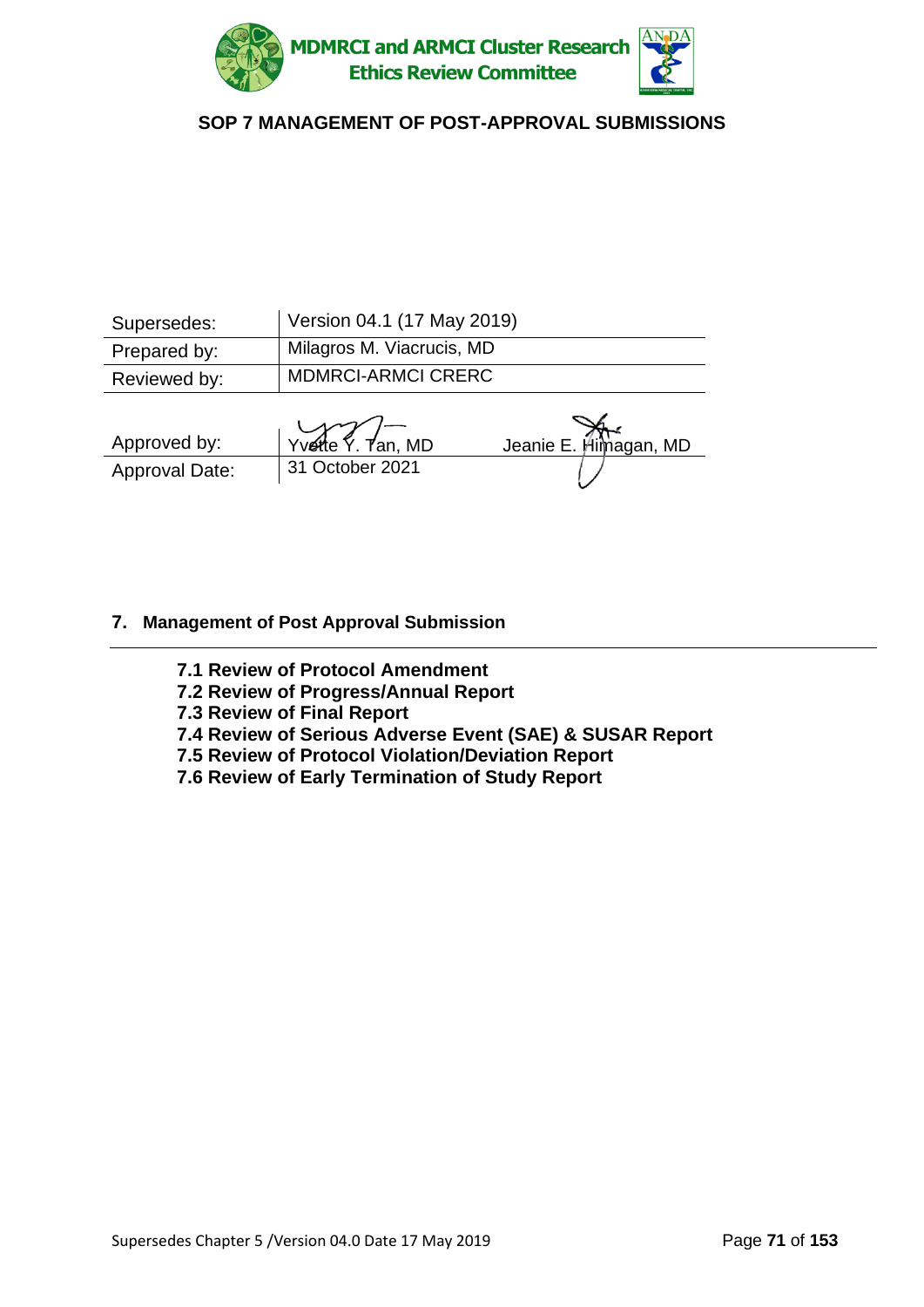

**MDMRCI and ARMCI Cluster Research Ethics Review Committee** 



# **SOP 7 MANAGEMENT OF POST-APPROVAL SUBMISSIONS**

### **SOP 7.1 REVIEW OF PROTOCOL AMENDMENT**

#### 1. **Objective of the Activity**

To describe the MDMRCI-ARMCI CRERC procedures for the review of application for protocol amendment *to ensure the protection of the safety, rights and welfare of study participants, and the integrity of research data*.

#### 2. **Scope**

This SOP applies to all study protocol-related submissions after the approval of the study protocol by CRERC. Any changes in the approved protocol package shall be approved by the CRERC before this can be implemented by the Researcher/Principal Investigator (PI) unless the changes are necessary for the safety and welfare of study participants.

*This SOP begins with the receipt of the application for protocol amendment package and ends with the filing of the document package in the protocol file folder, and the updating of the protocol file index and the protocol database*.

#### 3. **Responsibilities**

*The CRERC Administrative Secretary is responsible for: a) ensuring that the application uses the correct template/form, protocol identification details are correct, documents in the application package are complete, and that application form is completely filled up; b) stamping the date of receipt of the submission and recording the submission in the Log of Protocol-Related Submissions (CRERC Form 9.1); c) identifying the Primary Reviewers, and forwarding the document package to them; d) following up the results of the review; e) including the major protocol amendment in the agenda of the forthcoming meeting; f) communicating CRERC's review decision to the Researcher/PI within the specified timeline and recording it in the Log of Outgoing Protocol Related Communications (CRERC Form 9.2); and g) filing the documents in the protocol file folder and updating the protocol file index and protocol data base.* 

*The Primary Reviewer is responsible for a) assessing the application for protocol amendment, and b) returning the Form 7.1 with the results of the assessment to the CRERC Administrative Secretary within the specified timeline.*

The CRERC Chair is responsible for **a**) determining the type of review for the submission, **b**) designating Primary Reviewers if those who did the initial review are not available, and **c**) *reviewing, signing, and dating the Notification of CRERC decision to the Researcher/PI.*

#### 4. **Workflow**

| No. | <b>Activities</b>                                                                          | Person/s Responsible                                          |
|-----|--------------------------------------------------------------------------------------------|---------------------------------------------------------------|
|     | Receive the application for protocol amendment<br>package and determine the type of review | Admin Secretary,<br><b>CRERC Chair or</b><br>Member-Secretary |
|     | Identify the Primary Reviewers and send the<br>application for protocol amendment package  | Admin Secretary,<br><b>CRERC Chair</b>                        |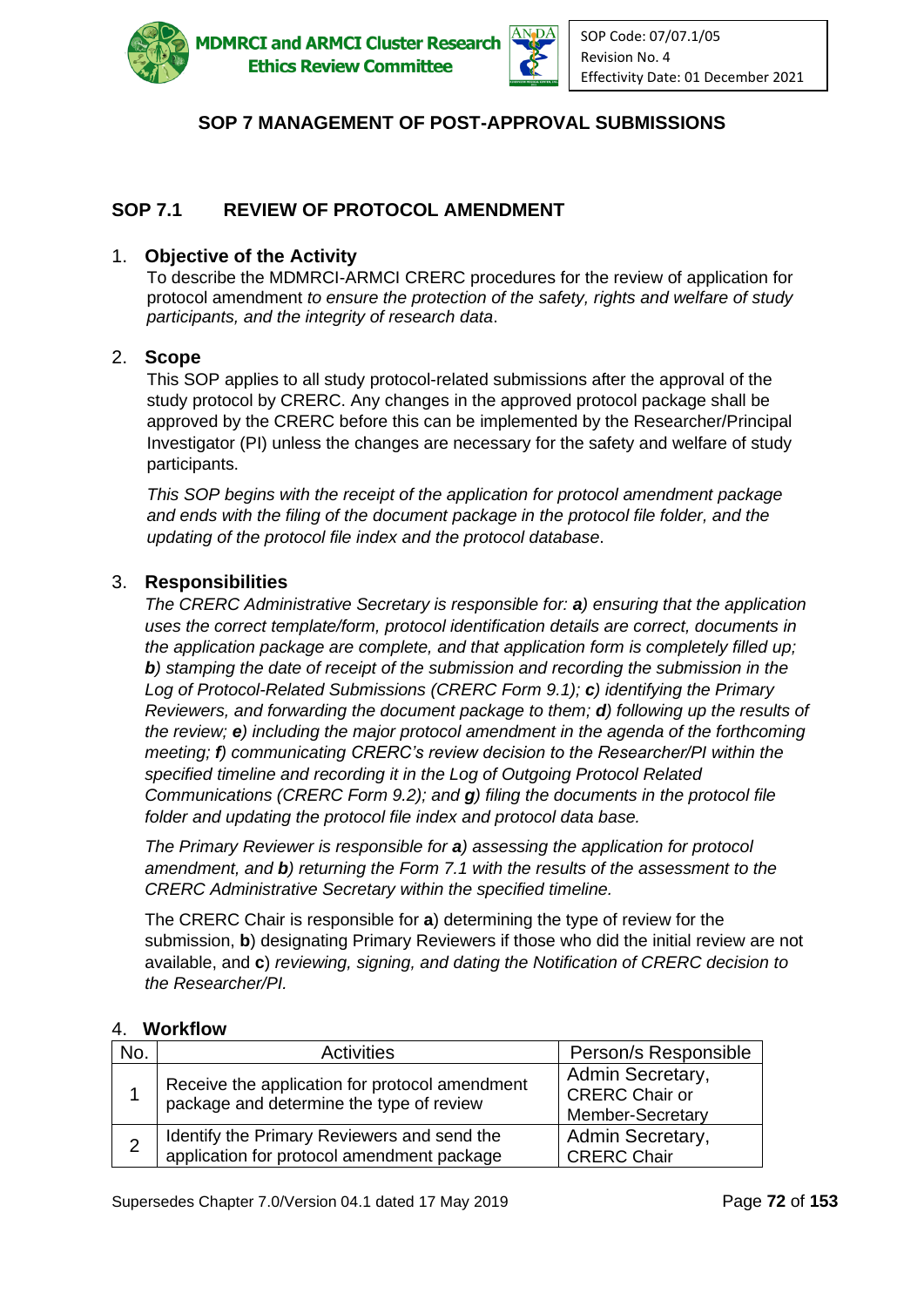



| 3 | Review the application for protocol amendment                                                                                     | <b>Primary Reviewers</b>                       |
|---|-----------------------------------------------------------------------------------------------------------------------------------|------------------------------------------------|
| 4 | Include the protocol amendment applications in<br>the agenda of the forthcoming CRERC meeting                                     | <b>Administrative Secretary</b>                |
| 5 | Communicate the CRERC decision to the<br>Researcher/Principal Investigator (PI)                                                   | Admin Secretary,<br>Member-Secretary,<br>Chair |
| 6 | File the protocol amendment documents in the<br>protocol file folder, and update the protocol file<br>index and protocol database | <b>Administrative Secretary</b>                |

### 5. **Detailed Instructions**

- 5.1 Receive the application for protocol amendment package and determine the type of review
	- *5.1.1* The Administrative Secretary verifies that the protocol identification details are correct, *that the initial approval date or the date of last continuing review approval is valid, and the documents in the submission package are complete. If the ethical clearance is about to expire, the Administrative Secretary requests the Researcher/PI to submit a continuing review application also together with the application for protocol amendment. But if the ethical clearance is already expired, the Researcher/PI must include justification letter for the failure to submit the continuing review application 30 days prior to the expiration of the ethical approval. CRERC shall ask for information on the no. of study subjects recruited, enrolled and/or randomized to treatment groups after expiry of ethical approval.*
	- *5.1.2 If the submission is in order, and the ethical approval is current/valid, the Administrative Secretary stamps the document "Received", writes the date of receipt, and gives the duplicate copy of CRERC Form 7.1 Protocol Amendment to the Researcher/PI or his/her representative*.
	- 5.1.3 *The Administrative* Secretary records the submission *in CRERC Form 9.1 Log of Protocol–Related Submissions*, and in the Amendment columns of the protocol database.
	- 5.1.4 *The Administrative Secretary informs the CRERC Chair and Member-Secretary of the submission.*
	- 5.1.5 CRERC Chair/Member Secretary reviews the document to determine whether amendment is major or minor.
		- a) Major protocol amendments: increase the risk to study participants and require Full Committee review. These include but are not limited to the following:
			- i) Modification of treatment addition or reduction of treatment
			- ii) Any changes in inclusion/exclusion criteria
			- iii) Change in study design
			- iv) Change in method of dosage formulation, such as, oral to parenteral
			- v) Significant change in the number of subjects
			- vi) Significant decrease or increase in dosage amount
			- vii) Any other changes that will entail more than minimal risk.
		- b) Minor protocol amendments are reviewed by expedited procedure. These are: **i**) changes which are unlikely to compromise the integrity of the research data, or the safety, welfare and rights of the study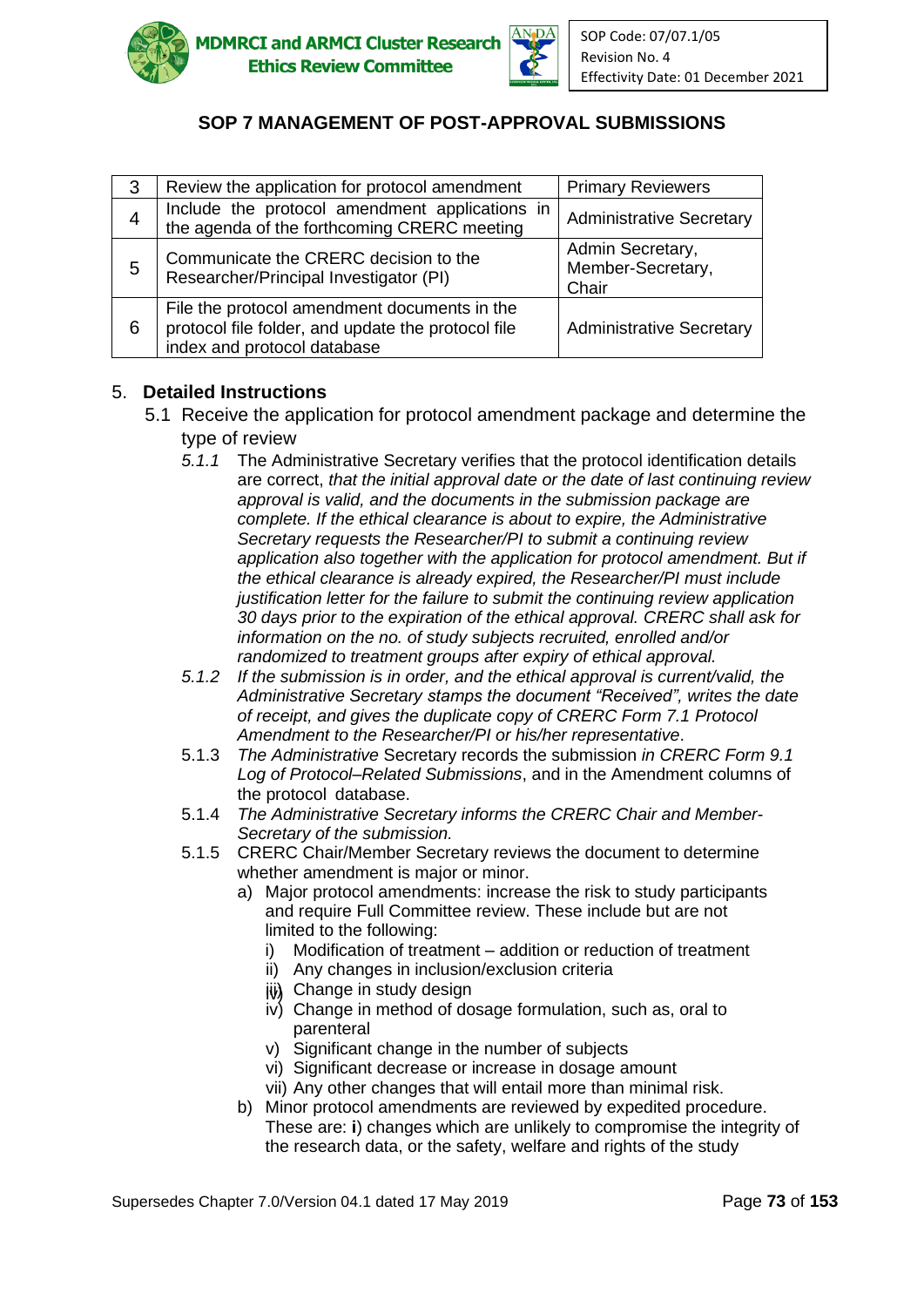



participants and present no new ethical issues (*do not involve significant change in the study populations, do not involve the collection of stigmatizing information, do not change the approved use of anonymized or archived samples, do not involve further recruitment of participants); ii) changes that involve study protocols previously classified under expedited review;* **iii**) changes that are administrative in nature.

- 5.2 Identify the Primary Reviewers and send the application for protocol amendment package to them
	- 5.2.1 The Administrative Secretary identifies the Primary Reviewers who did the initial review.
	- 5.2.2 The Administrative Secretary prepares protocol amendment package by photocopying relevant documents of previous review/s of the protocol that will provide the Primary Reviewers with background information that will facilitate the assessment of the proposed amendment/s.
	- 5.2.3 If the Primary Reviewers are available to do the review, the Administrative Secretary sends the protocol amendment package to the Primary Reviewers *within seven (7) calendar days from the date of receipt of the application.*
	- 5.2.4 If Primary Reviewers are not available to do the review, CRERC Chair and Member-Secretary may do the review provided they do not have COI. Otherwise, the Chair designates qualified Members to do the review.
	- 5.2.5 If the expertise of an Independent Consultant is needed to assist in the review, the Chair informs the Medical Director of MDMRCI of the need to call in an Independent Consultant.
	- 5.2.6 The Administrative Secretary prepares CRERC Form 2.9 Invitation to the Independent Consultant, have this signed by the Chair and sends this to the Independent Consultant chosen by the Chair.
- 5.3 Review the application for protocol amendment
	- 5.3.1 CRERC reviews the application for protocol amendment under consideration.
		- a) For detailed instructions on expedited review, refer to SOP 4.1 Expedited Review.
		- b) For detailed instructions on Full Committee review, refer to SOP 4.2 Full Committee Review
	- 5.3.2 The Primary Reviewers review the amended documents and compare them with the previously CRERC-approved documents in the protocol file folder to assess the proposed amendment's effect on: **i**) the feasibility of the changes in the study, **ii**) the safety and well-being of study subjects, and **iii**) the overall risk-benefit ratio.
	- 5.3.3 Using the "For CRERC Use"-box of CRERC Form 7.1 Protocol Amendment, the Primary Reviewers *write the results of their assessment in the space provided.*
	- 5.3.4 *After the assessment is completed the Primary Reviewers and the Independent Consultant (if any) return all the documents including the completed assessment forms to the CRERC within (seven) 7 calendar days from the date of receipt of the protocol amendment package for*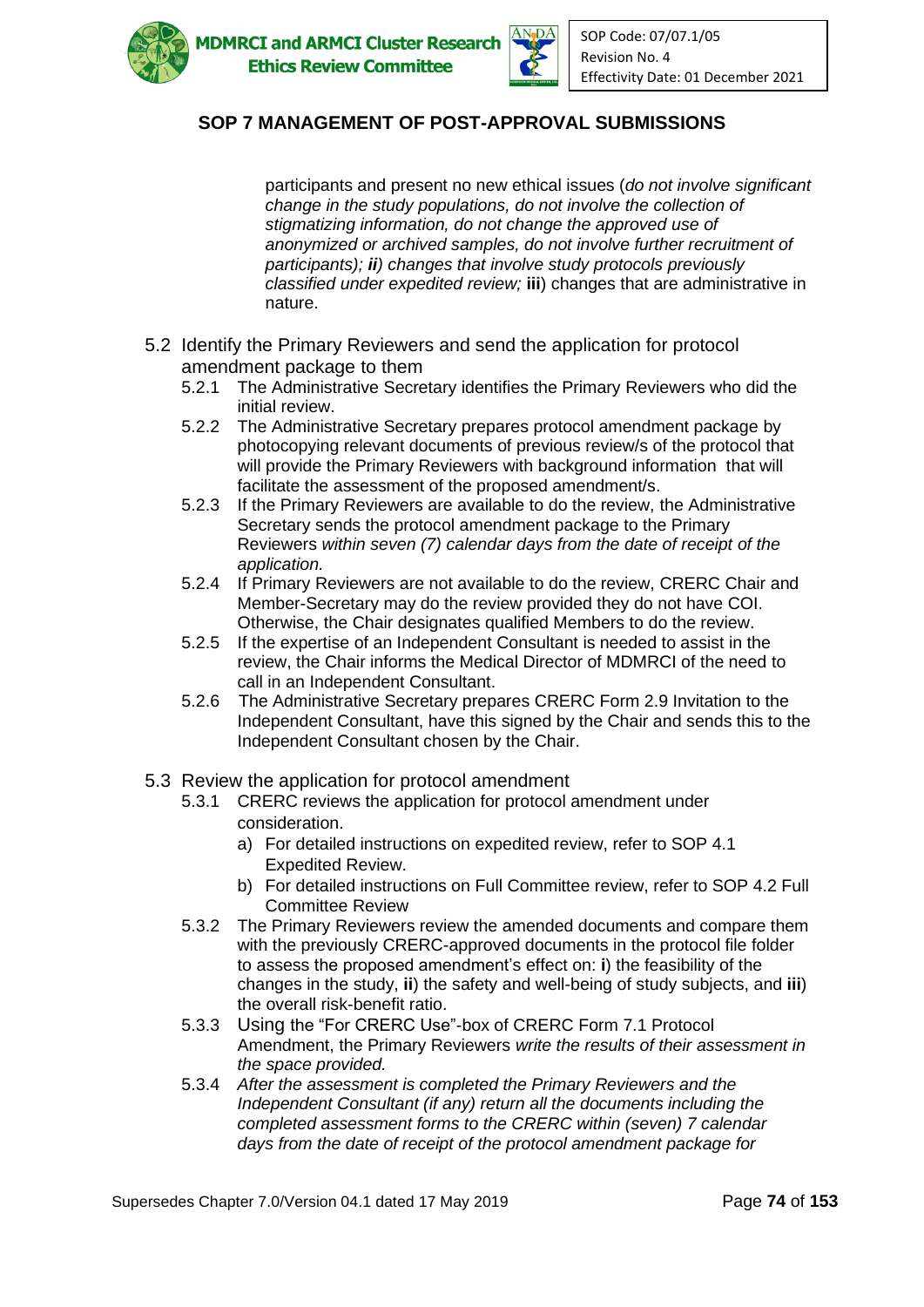



*expedited review or at least seven (7) calendar days before the date of the Full Committee meeting*.

- 5.4 Include the protocol amendment applications in the agenda of the forthcoming CRERC meeting
	- 5.4.1 The Administrative Secretary reviews the completed assessment forms of the Primary Reviewers (and Independent Consultant, if any) to determine if there is agreement in the review decision. For submissions reviewed by expedited procedure, copies of the CRERC Form 7.1 Protocol Amendment where the "For CRERC Use" box is filled by the Primary Reviewers are forwarded by e-mail to the Member-Secretary. The Member-Secretary reviews and finalizes the list of recommendations, if any.
	- 5.4.2 The Administrative Secretary includes the deliberation of the application for protocol amendment classified as major in the meeting agenda of the forthcoming meeting. (Refer to SOP 6.1 Preparation for a CRERC Meeting).

Submissions reviewed by expedited procedure where the amendments are approved are also included in the agenda of the forthcoming meeting for reporting to the CRERC.

- 5.4.3 For major protocol amendments, the medical/scientific Primary Reviewer presents the results of the assessment during the Full Committee meeting.
- 5.4.4 The CRERC Members deliberate on the technical and ethical merits of the protocol or protocol-related documents during a Full Committee meeting. (Refer to SOP 6.2 - Conduct of Review Meeting).
- 5.4.5 Possible review decisions are as follows:
	- i) Approval (when no further modification is required)<br>ii) Minor revision
		- Minor revision *Revision is said to be minor when the recommended revisions of the study or related documents do not impact on potential risks to the participants and on the integrity of the research data, e.g. updating of the clinical study protocol and ICF to harmonize with the new edition of the Investigators Brochure, clarificatory changes in the study protocol or the ICF.*
	- iii) Major modification *Revision is said to be major when the recommended revisions of significant aspects of the study involve any of the following: study objectives, recruitment of participants, exclusion/inclusion criteria, collection of data, statistical analysis, mitigation of risks, protection of vulnerability, etc.) that impact on potential risks/harms to participants and on the integrity of the research data.*
	- iv) Disapproval (due to ethical or legal concerns) Reasons for vote of disapproval should be noted in the minutes and communicated to the Researcher/Pl.
- 5.4.6 Letter of appeal for reconsideration of CRERC review decision especially disapproval may be made. (Refer to SOP 5.1 Management of Appeal of CRERC Decision based on CIOMS 2016, Guidelines 23)
- 5.5 Communicate the CRERC decision to the Researcher/Principal Investigator
	- 5.5.1 The Administrative Secretary prepares Notification of CRERC Decision Protocol Amendment (CRERC Form 8.3) based on the minutes of the meeting, or on the results of the assessment by Primary Reviewers for review by expedited procedure, for review and signature of CRERC Chair, and sends it to the Researcher/PI after recording the document in the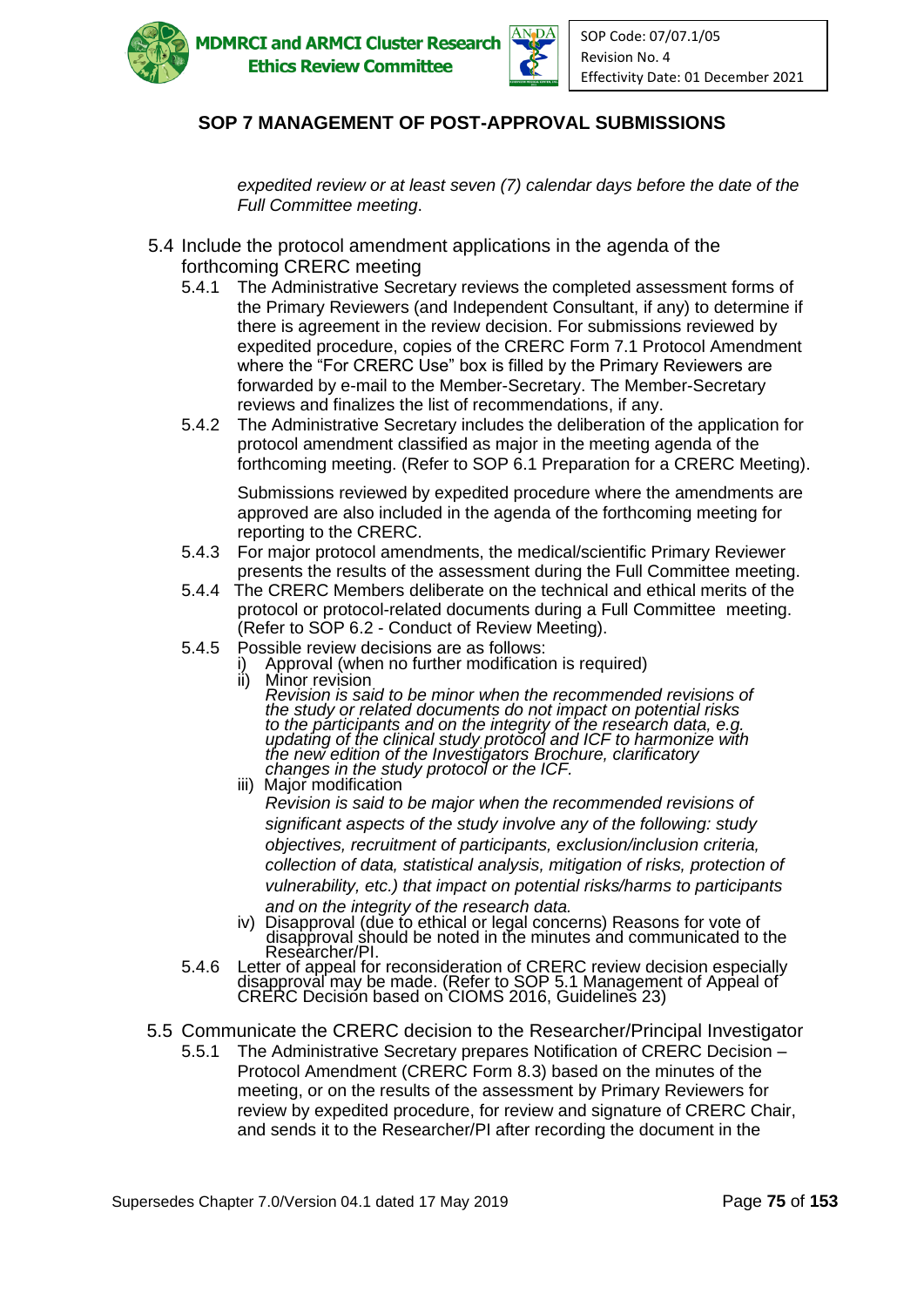



CRERC Form 9.2 Log of Outgoing Protocol Related Communications. (Refer to SOP 8.2 Communicating CRERC Decision)

- 5.5.2 Expedited review of application for protocol amendment should be completed (*from date of submission to date of notification of CRERC decision to the Researcher/PI) within nineteen (19) calendar days*. It may take longer for major protocol amendments depending on the schedule of the Full Committee meeting but *should not exceed forty-two (42) calendar days.*
- 5.6 File the protocol or protocol-related documents in the protocol file folder and update the protocol file index and protocol database
	- 5.6.1 The Administrative Secretary files the protocol amendment package with excerpt of the minutes of the meeting (for major amendment that is reviewed by Full Committee meeting), duplicate copy of CRERC Form 8.3 Notification of CRERC Decision – Protocol Amendment, and CRERC Form 8.2 Certificate of Approval Letter (if review decision is approval) in the protocol file folder; and updates the protocol file index, and the protocol database accordingly. (Refer to the SOP 9.1 Management of Active Study Protocol Files)

#### 6. **Related Forms**

|                | <b>CRERC Form 3.4 Document Submission Checklist</b>               |
|----------------|-------------------------------------------------------------------|
|                | <b>CRERC Form 7.1 Protocol Amendment</b>                          |
|                | CRERC Form 8.2 Certificate of Approval                            |
|                | CRERC Form 8.3 Notification of CRERC Decision - Review of Initial |
|                | Submission/Resubmission/Protocol Amendment                        |
|                | <b>CRERC Form 9.1 Log of Protocol-Related Submissions</b>         |
| CRERC Form 9.2 | Log of Outgoing Protocol Related Communications                   |

#### 7. **SOP Document History**

| Version<br>No. | <b>Version Date</b> | Description of Changes                                                                                                                                                                                                                                                                                                                                                                                                                                                                                                                                                                                                                                                                                                                                                                                                                                     |
|----------------|---------------------|------------------------------------------------------------------------------------------------------------------------------------------------------------------------------------------------------------------------------------------------------------------------------------------------------------------------------------------------------------------------------------------------------------------------------------------------------------------------------------------------------------------------------------------------------------------------------------------------------------------------------------------------------------------------------------------------------------------------------------------------------------------------------------------------------------------------------------------------------------|
| 01             | 23 Jan 2015         | Refer to SOP v. 01                                                                                                                                                                                                                                                                                                                                                                                                                                                                                                                                                                                                                                                                                                                                                                                                                                         |
| 02             | 21 May 2015         | Refer to SOP v. 02                                                                                                                                                                                                                                                                                                                                                                                                                                                                                                                                                                                                                                                                                                                                                                                                                                         |
| 03             | 05 Feb 2016         | Refer to SOP v. 03                                                                                                                                                                                                                                                                                                                                                                                                                                                                                                                                                                                                                                                                                                                                                                                                                                         |
| 04.1           | 17 May 2019         | Refer to SOP v. 04.1                                                                                                                                                                                                                                                                                                                                                                                                                                                                                                                                                                                                                                                                                                                                                                                                                                       |
| 05             | 01 Dec 2021         | Changed Purpose to Objective, and Process Flow/Steps to<br>Workflow to harmonize with PHRFB's section titles.<br>Changed the section on Scope, - included the start and end<br>٠<br>tasks of the SOP<br>Added the detailed responsibilities of the CRERC<br>Chair/member-Secretary, Primary Reviewers, and those of<br>the Administrative Secretary<br>Combined Tasks #1 and #2 of version 4.0; and added 5.1.1<br>٠<br>- verification of the completeness and correctness of the<br>submission, 5.1.2 – stamping "Received" with date of receipt<br>on CRERC Form 7.1, and $5.1.3$ – recording the submission<br>in CRERC Form 9.1 Log of Protocol-Related Submissions<br>Added timelines: from date of receipt of submission to<br>forwarding this to Primary Reviewers in 5.2.3; from receipt of<br>document package for review by Primary Reviewers to |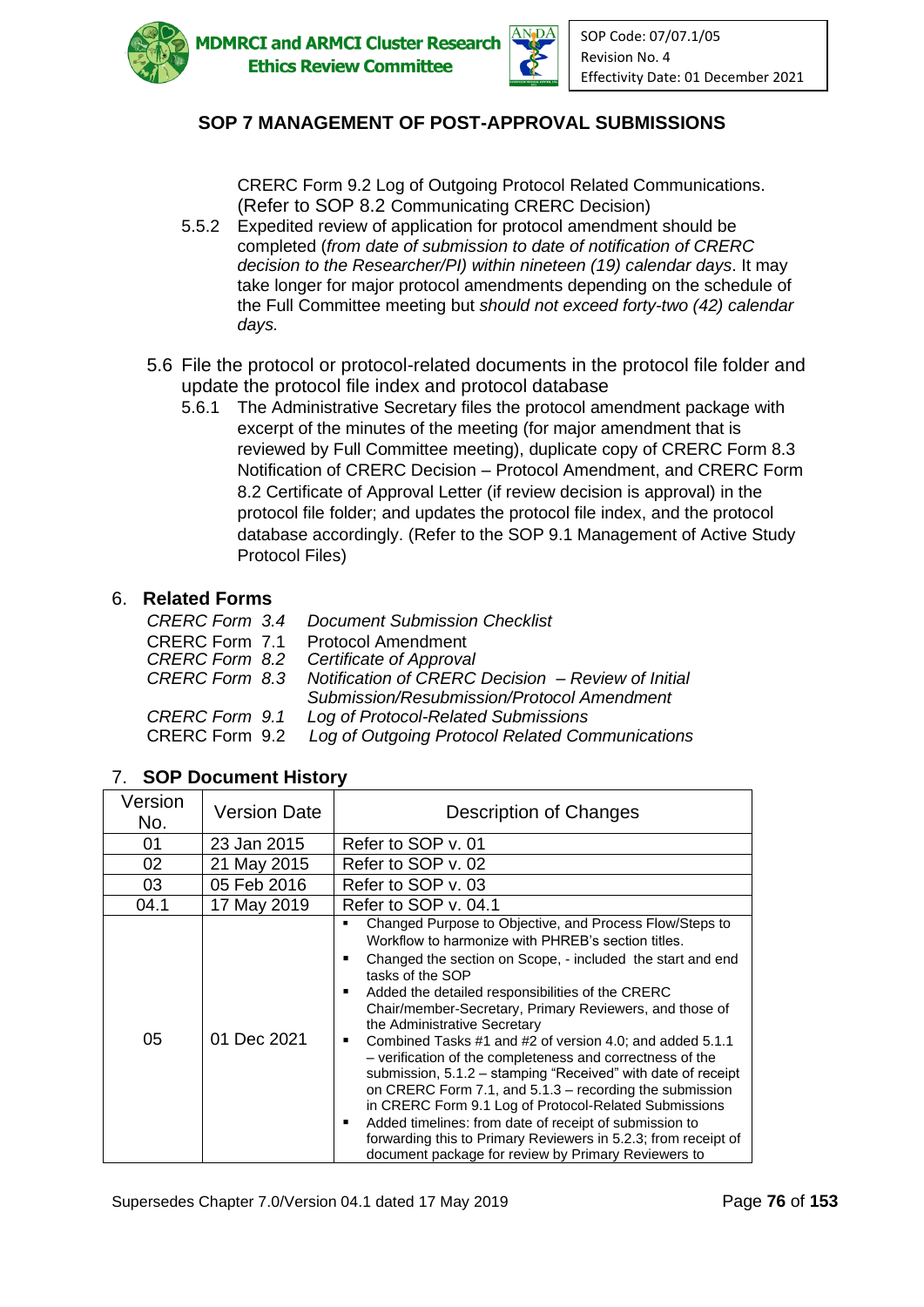



| return of results of assessment to CRERC in 5.3.4; turn        |
|----------------------------------------------------------------|
| around time of expedited review (from date of receipt of       |
| submission to date of notification of CRERC decision to the    |
| PI) – within 19 calendar days of Full Committee review –       |
| within 42 calendar days in 5.5.2                               |
| Added definition of major revision and minor revision in 5.4.5 |
| Introduced new forms – CRERC Form 3.4 Document                 |
| Submission Checklist, CRERC Form 8.3 - Notification of         |
| <b>CRERC Decision - Protocol Amendment, CRERC Form 9.1</b>     |
| Log of Protocol-Related Submissions, and CRERC Form 9.2        |
| Log of Outgoing Communications                                 |
| Cross referenced related SOPs                                  |
| Used Administrative Secretary instead of CRERC                 |
| Secretariat or Administrative Staff, Full Committee instead of |
| full board                                                     |
|                                                                |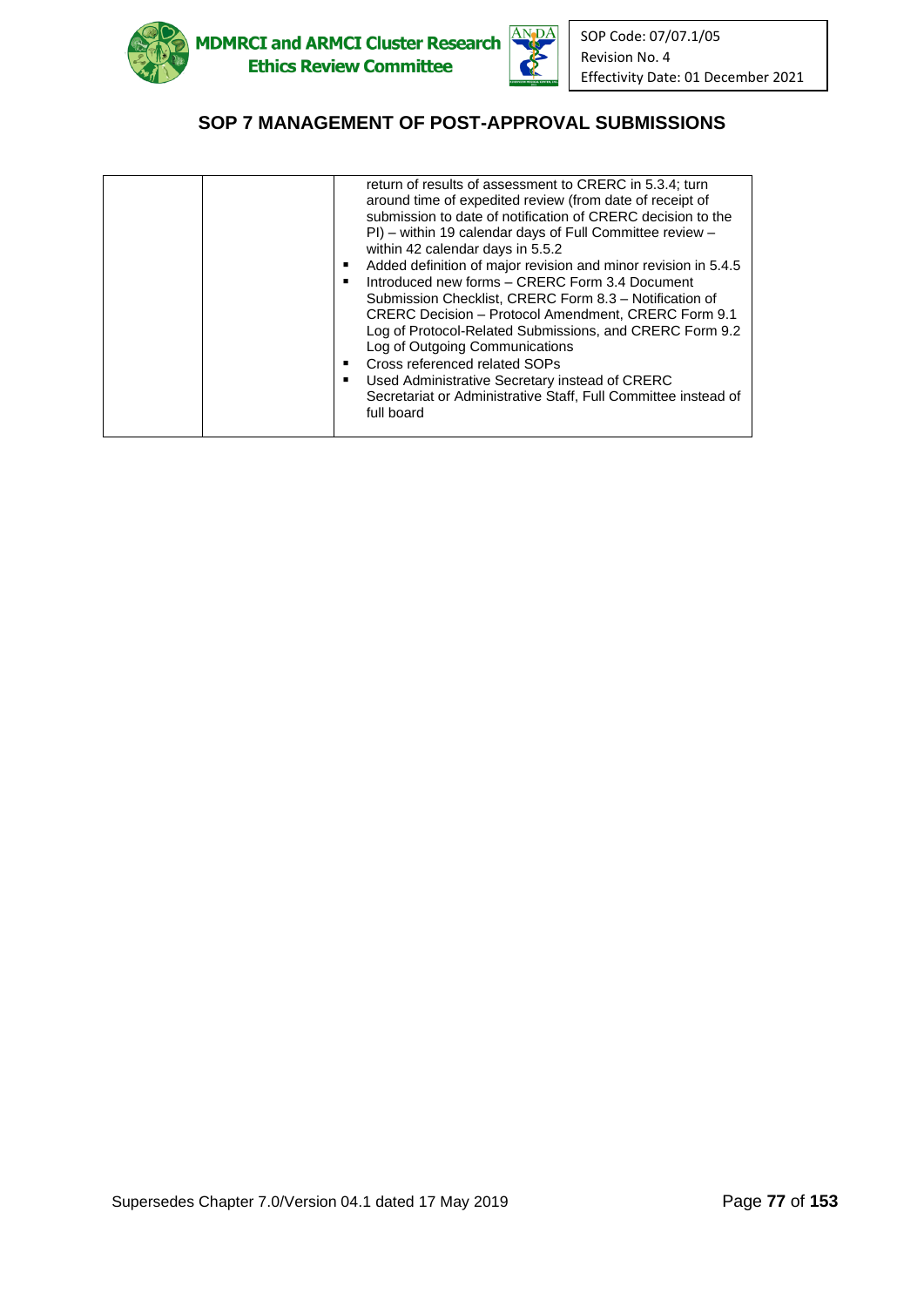

**ADMRCI and ARMCI Cluster Research Ethics Review Committee** 



# **SOP 7 MANAGEMENT OF POST-APPROVAL SUBMISSIONS**

# **SOP 7.2 REVIEW OF PROGRESS/ANNUAL REPORT**

#### 1. **Objective of the Activity**

To describe the procedure for the review of Progress/Annual Report *to determine if there is a significant change in the study risk-benefit ratio to study participants and whether ethical approval for the implementation of the study can be renewed*.

#### 2. **Scope**

This SOP applies to the conduct of any continuing review of study protocols involving human subjects at intervals appropriate to the degree of risk but not less than once a year. Depending upon the degree of risk to the participants, the nature of the studies, and the vulnerability of the study participants and the duration of the study, the CRERC may require more frequent submission of progress report.

*This SOP starts with the receipt of the Progress Report document package and ends with the filing of the protocol and related documents, and the updating of the protocol file index and data base.*

#### 3. **Responsibilities**

*The CRERC Administrative Secretary is responsible for: a) reminding the Researcher/Principal Investigator (PI) of the submission of the Progress Report at least 60 days before the expiry date of the study protocol's approval; b) ensuring that the application uses the correct template/form, protocol identification details are correct, the documents in the application package are complete, and that CRERC Form 7.3 Progress/Annual Report is completely filled up; c) ensuring that the reporting period covers at least the approval period (in months) minus one (1) month for the first Annual Report; d) stamping the date of receipt of the submission and recording the submission in the Log of Protocol-Related Submissions (CRERC Form 9.1); e) identifying the Primary Reviewers, and forwarding the document package to them; f) following up the results of the review from the Primary Reviewers; g) communicating CRERC's review decision to the PI/Researcher within the specified timeline and recording it in the Log of Outgoing Protocol Related Communications (CRERC Form 9.2); and h) filing the documents in the protocol file folder and updating the protocol file index, and protocol database.* 

The Primary Reviewers are responsible for **a**) assessing the Progress Report to determine if there is significant change in the study risk-benefit ratio to study participants, and **b**) *returning the Progress Report Form 7.3 with the results of the assessment to the CRERC Administrative Secretary within the specified timeline.*

The CRERC Chair is responsible for **a**) designating Primary Reviewers if those who did the initial review are not available, and **b**) *reviewing, signing, and dating the Notification of CRERC decision to the Researcher/PI.*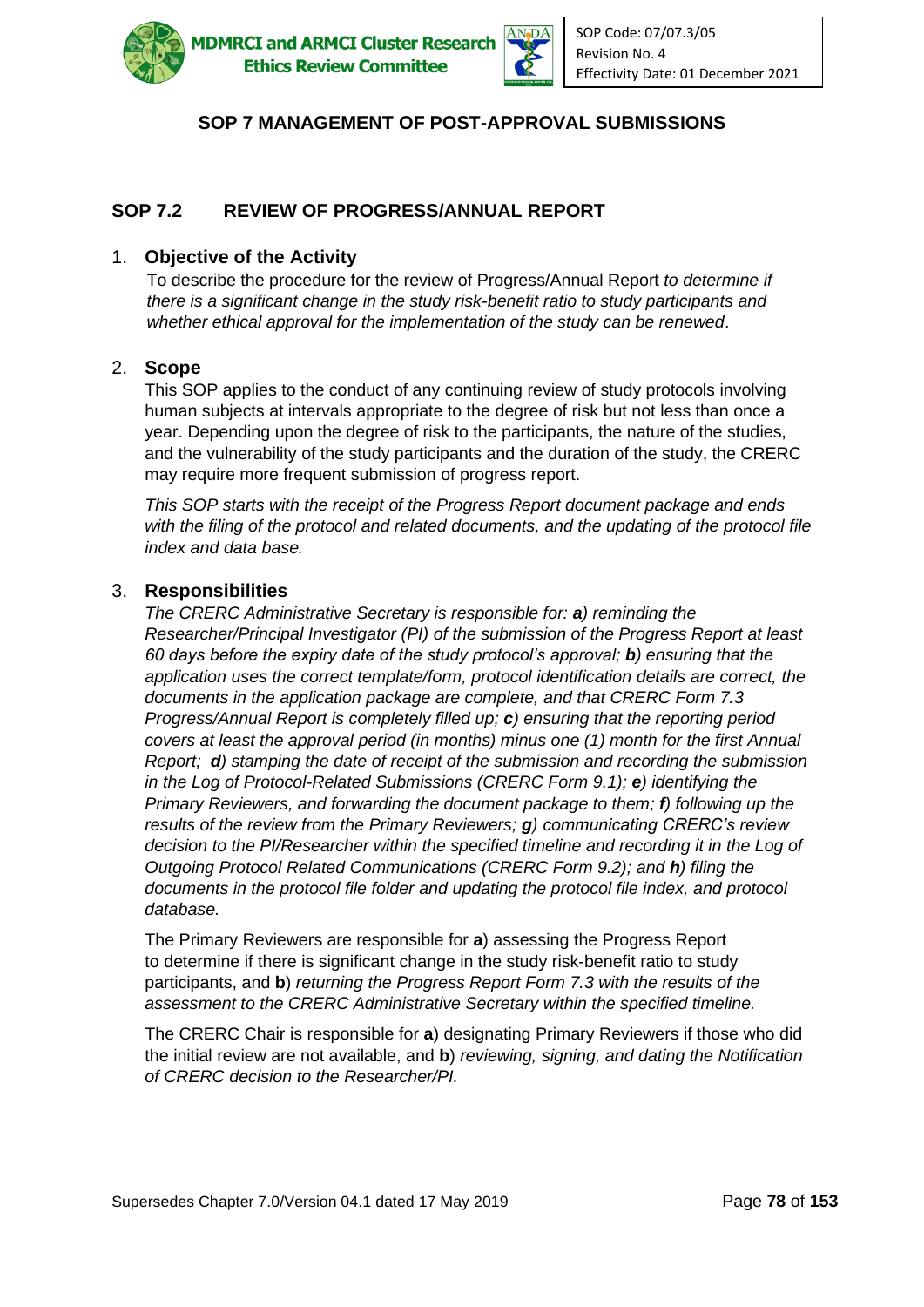



### 4. **Workflow**

| No.            | <b>Activities</b>                                                                                              | Person/s Responsible                           |
|----------------|----------------------------------------------------------------------------------------------------------------|------------------------------------------------|
| 1              | Receive the application for Continuing Review<br>package and determine the type of review                      | <b>Administrative Secretary</b>                |
| $\overline{2}$ | Identify the Primary Reviewers and send the<br>application for Continuing Review package                       | Admin Secretary,<br><b>CRERC Chair</b>         |
| 3              | Review the application for Continuing Review                                                                   | <b>Primary Reviewers</b>                       |
| $\overline{4}$ | Include the Progress Report in the agenda of the<br>forthcoming CRERC meeting                                  | <b>Admin Secretary</b>                         |
| 5              | Communicate the CRERC decision to the<br>Researcher/Principal Investigator (PI)                                | Admin Secretary,<br>Member-Secretary,<br>Chair |
| 6              | File the documents in the protocol file folder, and<br>update the protocol file index and protocol<br>database | <b>Administrative Secretary</b>                |

#### 5. **Detailed Instructions**

- 5.1 Receive the application for Continuing Review package and determine the type of review
	- 5.1.1 Ethical approval is given for a period of one year or less depending on the level of risk of the study. *The frequency of the submission of the Progress Report for continuing review and the end-date of the ethical approval period are indicated in the CRERC Form 8.2 Certificate of Approval*.
	- 5.1.2 *For studies that require renewal of its ethical approval, the Researcher/PI is expected to submit the CRERC Form 7.3 Progress Report within 30 days prior to the expiry date of the ethical approval*.
	- 5.1.3 The Administrative Secretary periodically checks the protocol database to track due dates of progress reports of study protocols approved by the CRERC and prepares and sends the reminder letter addressed to the PI sixty (60) calendar days before the expiry date of the ethical approval using *CRERC Form 7.2 Reminder Letter for Submission of Progress Report or Final Report*.
	- 5.1.4 If Researcher/PI has not submitted the Progress/Annual Report after 30 calendar days from the expiry date of the ethical approval, the Administrative Secretary sends another reminder letter CRERC Form 7.8 Reminder Letter for Long-Overdue Progress/Final Report.
	- 5.1.5 *Upon receipt of the application for Continuing Review package, the Administrative Secretary checks the completeness of the documents submitted as per CRERC Form 3.4 Document Submission Checklist, verifies if the CRERC Protocol No. is correct, the initial approval date and the date of approval of the last continuing review to identify whether the protocol has valid ethical approval and that the coverage of the report is at least 11 months if the frequency of progress report is annual or at least five (5) months if the frequency of progress report is semi-annual.*

*The Continuing Review Application package is said to be complete when the following documents are present: a) CRERC Form 7.3 Progress/Annual Report that is properly filled up, b) copy of the Informed Consent/Assent*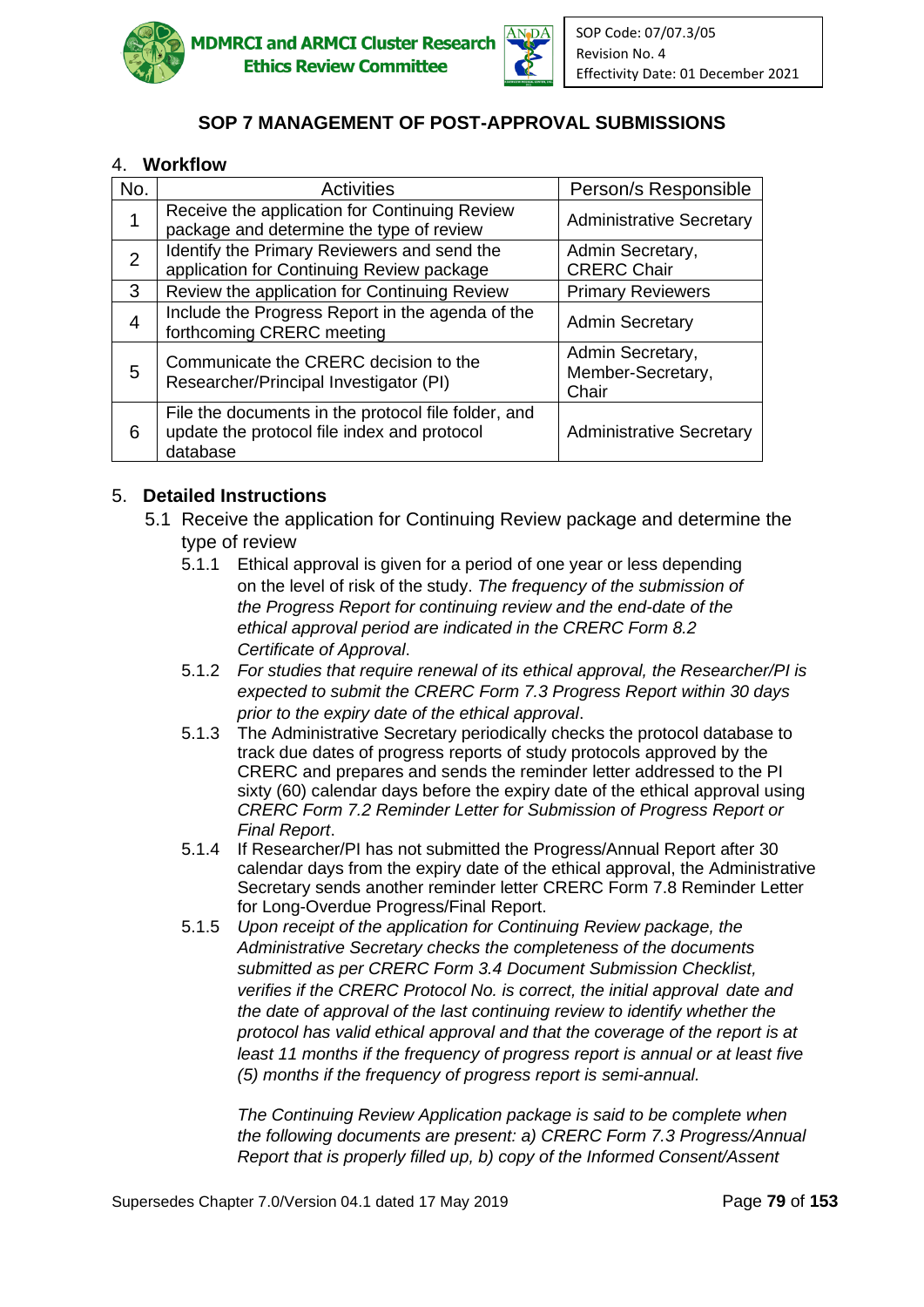



*document/s currently in use, and c) valid Good Clinical Practice (GCP) Training certificate of the members of the Research Team.* 

- 5.1.6 *If the ethical clearance is already expired, the Researcher/PI must include justification letter for the failure to submit the continuing review application within 30 days prior to the expiration of the ethical approval. CRERC shall ask for information on the no. of study subjects recruited, enrolled and/or randomized to treatment groups after expiry of ethical approval.*
- *5.1.7 a) If the submission is in order, and the ethical approval is current/valid, the Administrative Secretary stamps the document "Received", writes the date of receipt and gives the duplicate copy of CRERC Form 7.3 Progress/Annual Report to the Researcher/PI. b) If the ethical approval is expired, the Researcher/PI has to submit justification for the delay on the submission of the Progress Report.*
- 5.1.8 The Administrative Secretary records the submission *in CRERC Form 9.1 Log of Protocol–Related Submissions*, and in the Continuing Review columns of the protocol database.
- 5.1.9 *The Administrative Secretary informs the CRERC Chair and the Member Secretary of the submission.*
- 5.1.10 The Administrative Secretary reviews the protocol database to determine the type of review.
	- a) If the protocol was initially reviewed by Full Committee, the review of the application for continuing review is also by Full Committee.
	- b) If the protocol was initially reviewed by expedited procedure by the Primary Reviewers, the review of the application for continuing review is also by expedited procedure unless the implementation of the study is problematic (e.g. many protocol deviations by the Research Team).
- 5.2 Identify the Primary Reviewers and send the application for Continuing Review package to them
	- 5.2.1 The Administrative Secretary identifies the Primary Reviewers (and the Independent Consultant, if needed) who did the initial review.
	- 5.2.2 The Administrative Secretary scans relevant documents of previous review/s of the protocol such as current version of the protocol summary and informed consent/assent form/s, approved Protocol Amendments (CRERC Form 7.1), Protocol Deviation Reports (CRERC Form 7.6), on-site SAE/SUSAR reports (CRERC Form 7.5), and Study Site Visit Report (if any, CRERC Form 10.3) since the initial approval or last continuing review. These will provide the Primary Reviewers with background information to facilitate the assessment of risk-benefit ratio.
	- 5.2.3 If the Primary Reviewers are available to do the review, the Administrative Secretary sends by e-mail the application for continuing review package to the Primary Reviewers within seven (7) calendar days from the date of receipt of the application.
	- 5.2.4 If Primary Reviewers are not available to do the review, CRERC Chair or Member-Secretary does the review provided s/he does not have COI. Otherwise, the Chair designates qualified Members to do the review.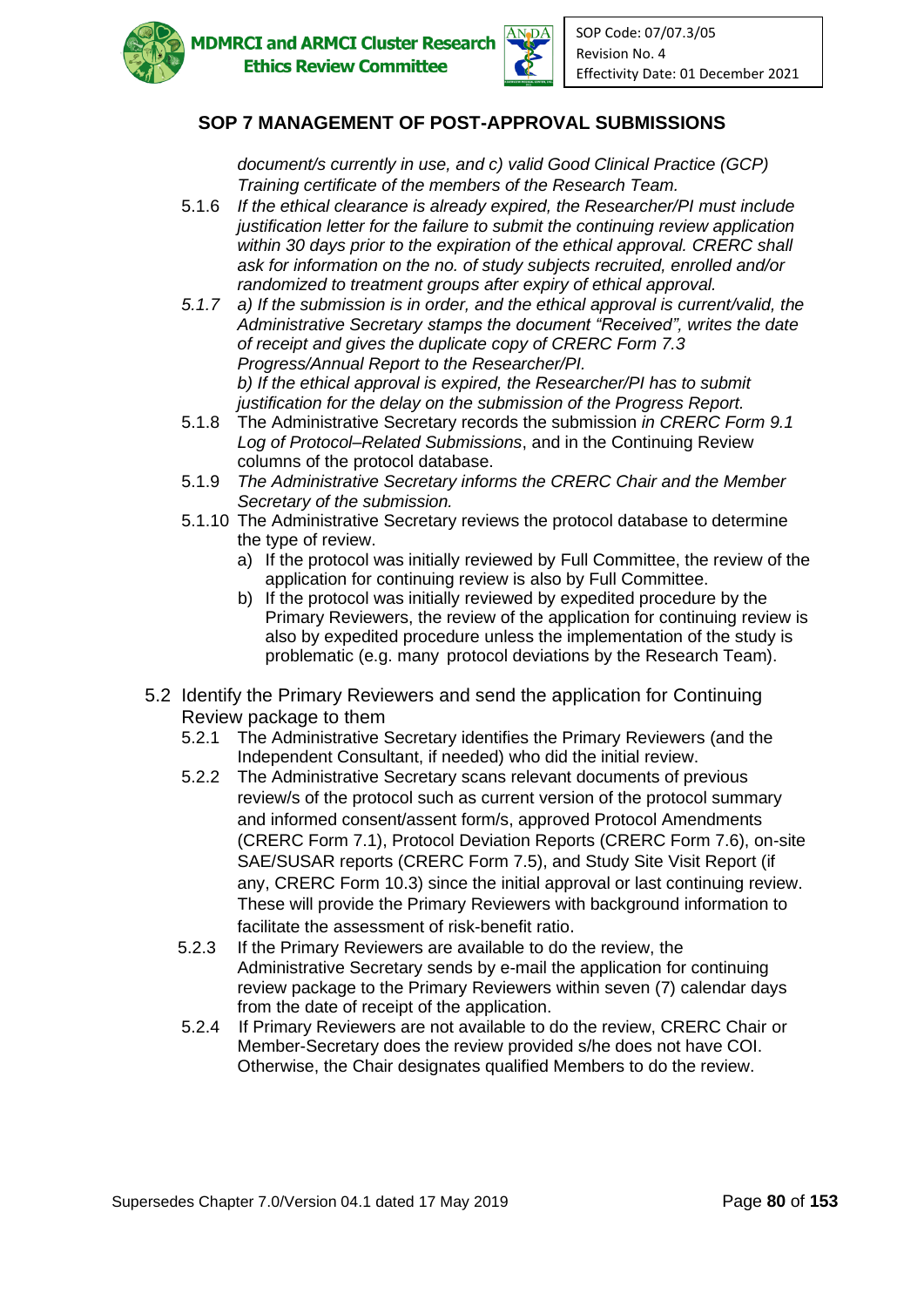



- 5.3 Review the application for continuing review
	- 5.3.1 CRERC reviews the protocol under consideration.
		- a) For detailed instructions on expedited review, refer to SOP 4.1 Expedited Review.
		- b) For detailed instructions on Full Committee review, refer to SOP 4.2 Full Committee Review.
	- 5.3.2 The Primary Reviewers assess the Progress/Annual Report based on the following considerations:
		- a) Conduct of the study
			- i) Changes in the participant population, recruitment or selection criteria since the last review/approval
			- ii) Changes in the informed consent process or documentation since the last review/approval
			- iii) Any new information that might affect the evaluation of the risk/benefit assessment of human participants involved in this study protocol
			- iv) Additional investigational new drug/device registrations associated with this study, new intervention/s or method/s in the conduct of study that is/are not in the approved protocol
			- v) Changes in the investigators and study personnel e.g. suspension of hospital privileges of PI/Co-I, medical license; PI/Co-I's involvement in numerous clinical trials
			- vi) Changes in collaborating sites/institutions; changes in the acceptability of the research in terms of institutional commitments (e.g., personnel and financial resources, adequacy of facilities) and regulations, applicable national law, or standards of professional conduct of practice.
		- b) Protection of subjects' welfare
			- i*) Updates or measures in the protocol to guarantee protection of privacy and confidentiality of participant information in compliance with local regulations (e.g. Data Privacy Act of 2012)*
			- *ii) Any unexpected discomforts, complications, or side effects noted or any safety issues* that may affect study subjects' willingness to continue participation
			- *iii) Participants who have withdrawn from this study since the last review/approval*
			- *iv) Effects of protocol deviations by the Research Team on risk benefit ratio*
			- *v) Changes in the conflict of interest of the investigators*
			- *vi) Management of biobank, as applicable*
			- vii) Findings during the site visit conducted for this study (if any)
		- *c) Assessment of progress status on overall risk-benefit assessment ratio*

The risks to the study participants shall be reasonable in relation to the anticipated benefits, and there is social value in the knowledge that may be expected to be gained from the study.

The Primary Reviewers through CRERC may also request the Principal Investigator to provide additional information, when necessary.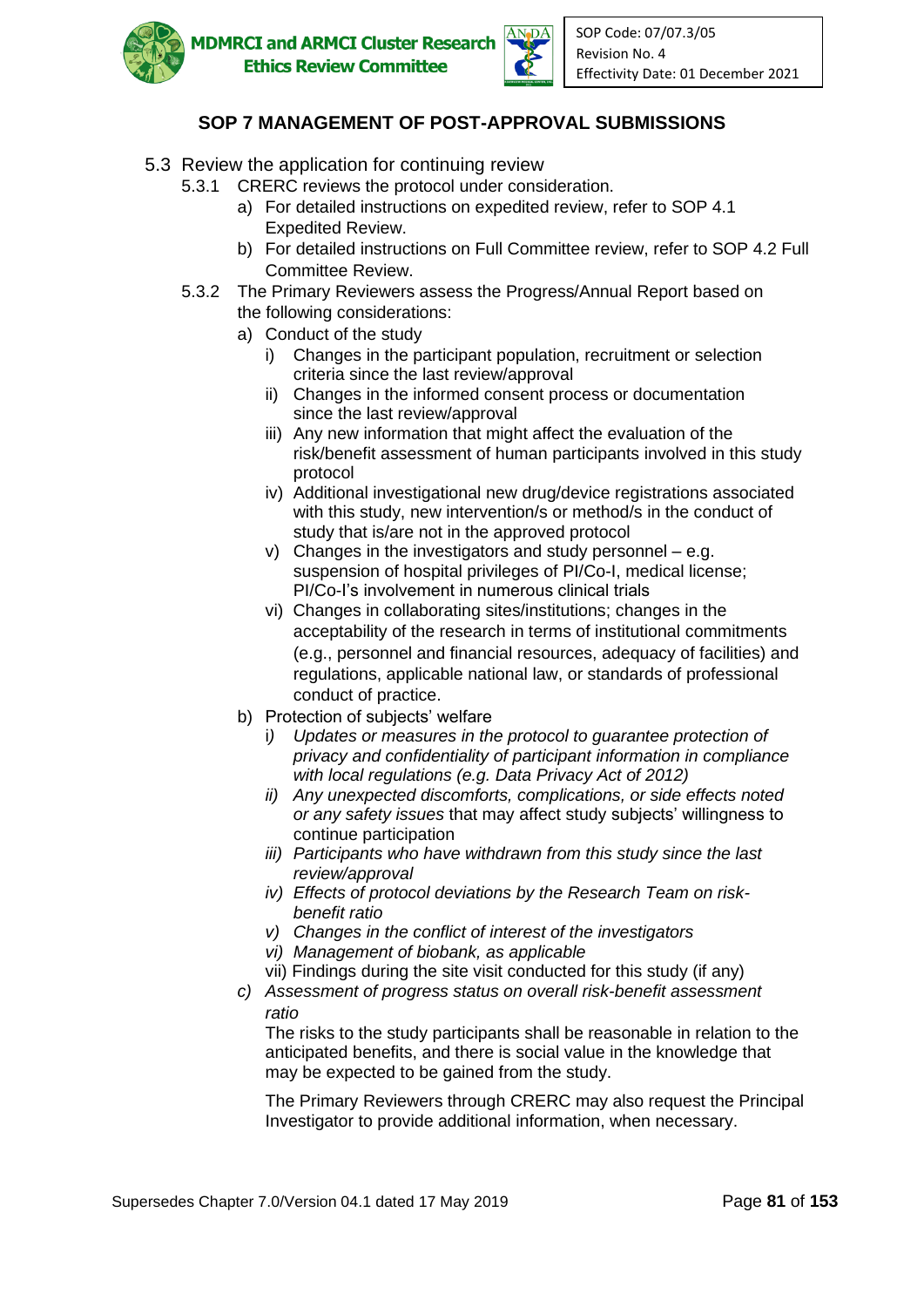



- 5.3.3 Using the "For CRERC Use"-box of CRERC Form 7.3 Progress/Annual Report, the Primary Reviewers *write the results of their assessment in the space provided.*
- 5.3.4 After the assessment is completed the Primary Reviewer/s and the Independent Consultant (if any) return all the documents including the completed assessment form/s to the CRERC within (seven) 7 calendar days from the date of receipt of the protocol/protocol related documents for expedited review or at least seven calendar days before the date of the meeting.
- 5.4 Include the Progress Report in the agenda of the forthcoming CRERC meeting
	- 5.4.1 The Administrative Secretary reviews the completed assessment forms to determine if there is agreement in the review/decision.
		- a) For submissions reviewed by expedited procedure, copies of the CRERC Form 7.3 Progress/Annual Report where the "For CRERC Use"-box is filled by the Primary (and Independent Consultant, if any) are forwarded by e-mail to the Member-Secretary. The Member-Secretary finalizes the list of recommendations, if any.

Progress report reviewed by expedited procedure where ethical approval is renewed is also included in the agenda of the forthcoming meeting for reporting to the CRERC.

- b) For application for continuing review of protocol initially reviewed by Full Committee, the Administrative Secretary includes this in the meeting agenda of the forthcoming meeting. (Refer to SOP 6.1 Preparation for a CRERC Meeting).
- 5.4.2 During the deliberation of the application for continuing review the medical/scientific Primary Reviewer presents the results of the assessment during the Full Committee meeting.
- 5.4.3 The CRERC Members deliberate on the technical and ethical merits of the protocol or protocol-related documents. (Refer to SOP 6.2 Conduct of Review Meeting).
- 5.4.4 The CRERC members vote to arrive at a decision. *Possible review decisions are:*
	- *a) Renew approval*
	- *b) Pending, if further information (specify information), or modifications (specify modifications) are required before a decision can be made*
	- *c) Suspend:*
		- *i) Suspend enrollment of subjects*
		- *ii) Suspend research procedures in currently enrolled subjects*
		- *iii) Suspend entire study*
	- *d) Disapprove renewal/Terminate study*
- 5.4.5 Letter of appeal for reconsideration of CRERC review decision especially disapproval may be made. (Refer to SOP 5 - Management of Appeal of CRERC Decision based on CIOMS 2016, Guidelines 23)
- 5.5 Communicate the CRERC decision to the Researcher/Principal Investigator
	- 5.5.1 The Administrative Secretary prepares Notification of CRERC Decision Progress Report (CRERC Form 8.4) based on the minutes of the meeting, and CRERC Form 8.2 Approval Letter (if review decision is renewal of ethical approval) for review and signature of CRERC Chair, and sends it to the Researcher/PI after recording the document in the Log of Outgoing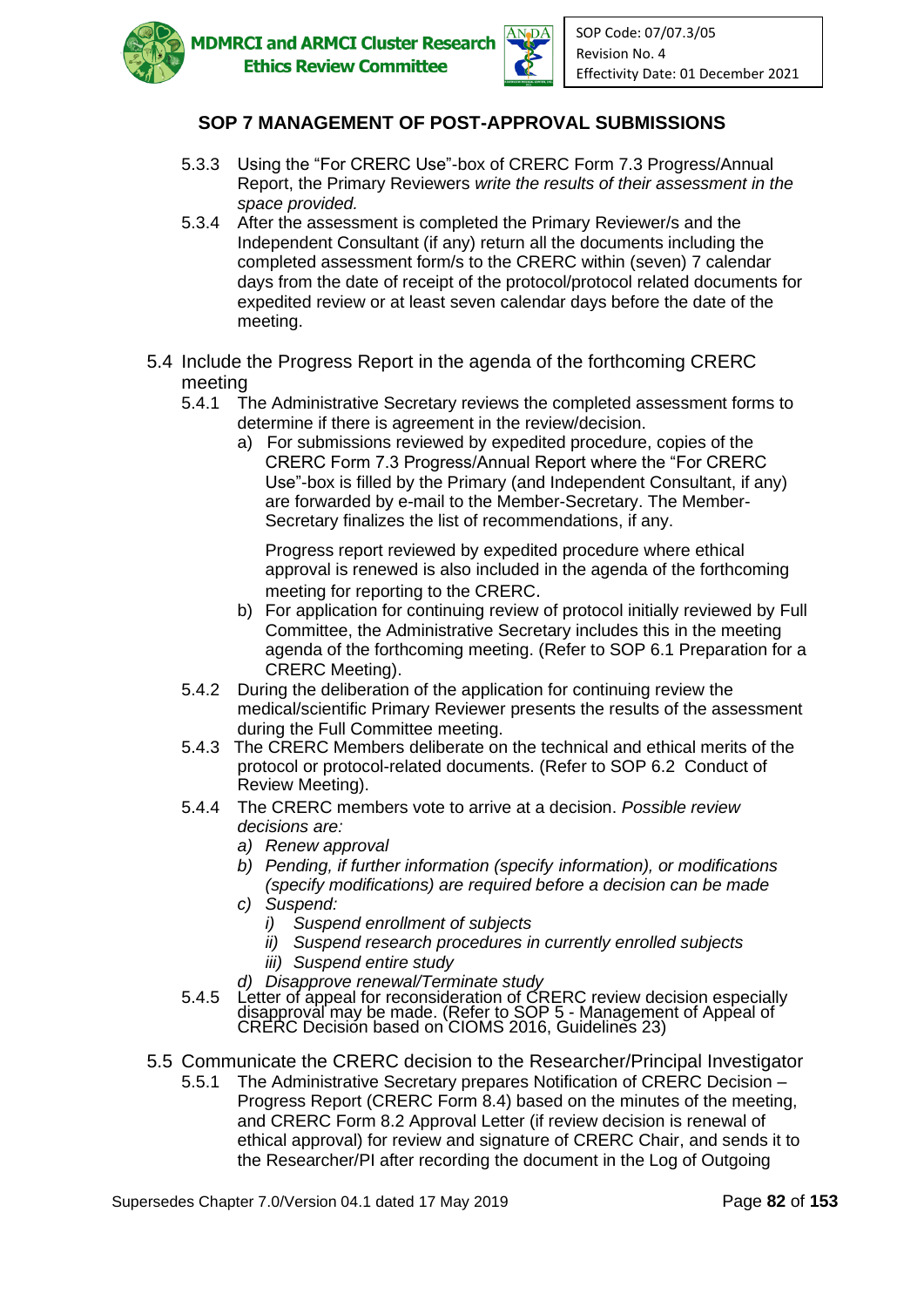



Protocol Related Communications (CRERC Form 9.2) (Refer to SOP 8.2 Communicating CRERC Decision)

- 5.5.2 Expedited review of application for continuing review should be completed (*from date of submission to date of notification of CRERC decision to the Researcher/PI) within nineteen (19) calendar days*. It may take longer for submissions for review by Full Committee depending on the schedule of its meeting *but should not exceed forty-two (42) calendar days or six (6) weeks*.
- 5.6 File the documents in the protocol file folder, and update the protocol file index and protocol database
	- 5.6.1 The Administrative Secretary files CRERC Form 7.3 and related documents with relevant excerpt of the minutes of the meeting, duplicate copy of CRERC Form 8.4 Notification of CRERC Decision – Progress Report, and CRERC Form 8.2 Approval Letter (if review decision is renewal of ethical approval) in the protocol file folder; and updates the protocol file index and the data fields for the Annual Report in the protocol database accordingly. (Refer to the SOP 9.1 Management of Active Study Protocol Files)

#### 6. **Related Forms**

*CRERC Form 7.2 Reminder Letter for Submission of Progress Report* CRERC Form 7.3 Progress Report *CRERC Form 7.8 Reminder Letter for Long-Overdue Progress/Final Report CRERC Form 8.4 Notification of CRERC Decision – Progress Report CRERC Form 9.1 Log of Protocol-Related Submissions CRERC Form 9.2 Log of Outgoing Protocol Related Communications*

| Version<br>No. | <b>Version Date</b> | Description of Changes                                                                                                                                                                                                                                                                                                                                                                                                                                                                                                                                                                                                                                                                                                                                                                                                                                                                                                                                                                                                                                                                            |
|----------------|---------------------|---------------------------------------------------------------------------------------------------------------------------------------------------------------------------------------------------------------------------------------------------------------------------------------------------------------------------------------------------------------------------------------------------------------------------------------------------------------------------------------------------------------------------------------------------------------------------------------------------------------------------------------------------------------------------------------------------------------------------------------------------------------------------------------------------------------------------------------------------------------------------------------------------------------------------------------------------------------------------------------------------------------------------------------------------------------------------------------------------|
| 01             | 23 Jan 2015         | Refer to SOP v. 01                                                                                                                                                                                                                                                                                                                                                                                                                                                                                                                                                                                                                                                                                                                                                                                                                                                                                                                                                                                                                                                                                |
| 02             | 21 May 2015         | Refer to SOP v. 02                                                                                                                                                                                                                                                                                                                                                                                                                                                                                                                                                                                                                                                                                                                                                                                                                                                                                                                                                                                                                                                                                |
| 03             | 05 Feb 2016         | Refer to SOP v. 03                                                                                                                                                                                                                                                                                                                                                                                                                                                                                                                                                                                                                                                                                                                                                                                                                                                                                                                                                                                                                                                                                |
| 04.1           | 17 May 2019         | Refer to SOP v. 04.1                                                                                                                                                                                                                                                                                                                                                                                                                                                                                                                                                                                                                                                                                                                                                                                                                                                                                                                                                                                                                                                                              |
| 05             | 01 Dec 2021         | Changed Purpose to Objective, and Process Flow/Steps to<br>٠<br>Workflow to harmonize with PHREB's section titles.<br>Changed the section on Scope - included the start and end<br>٠<br>tasks of the SOP<br>Added the detailed responsibilities of the CRERC<br>Chair/Member-Secretary, Primary Reviewers, and those of<br>the Administrative Secretary<br>Combined Tasks #1 and #2 of version 4.0; and added 5.1.4<br>- verification of the completeness and correctness of the<br>submission; 5.1.6 – stamping "Received" with date of receipt<br>on CRERC Form 7.1; and $5.1.7$ – recording the submission<br>in CRERC Form 9.1 Log of Protocol-Related Submissions<br>Added timelines: from date of receipt of submission to<br>forwarding this to Primary Reviewers in 5.2.3, from receipt of<br>document package for review by Primary Reviewers to<br>return of results of assessment to CRERC; turnaround time<br>of expedited review (from date of receipt of submission to<br>date of notification of CRERC decision to the PI)<br>Modified assessment points (5.3.2) and categories of |

### 7. **SOP Document History**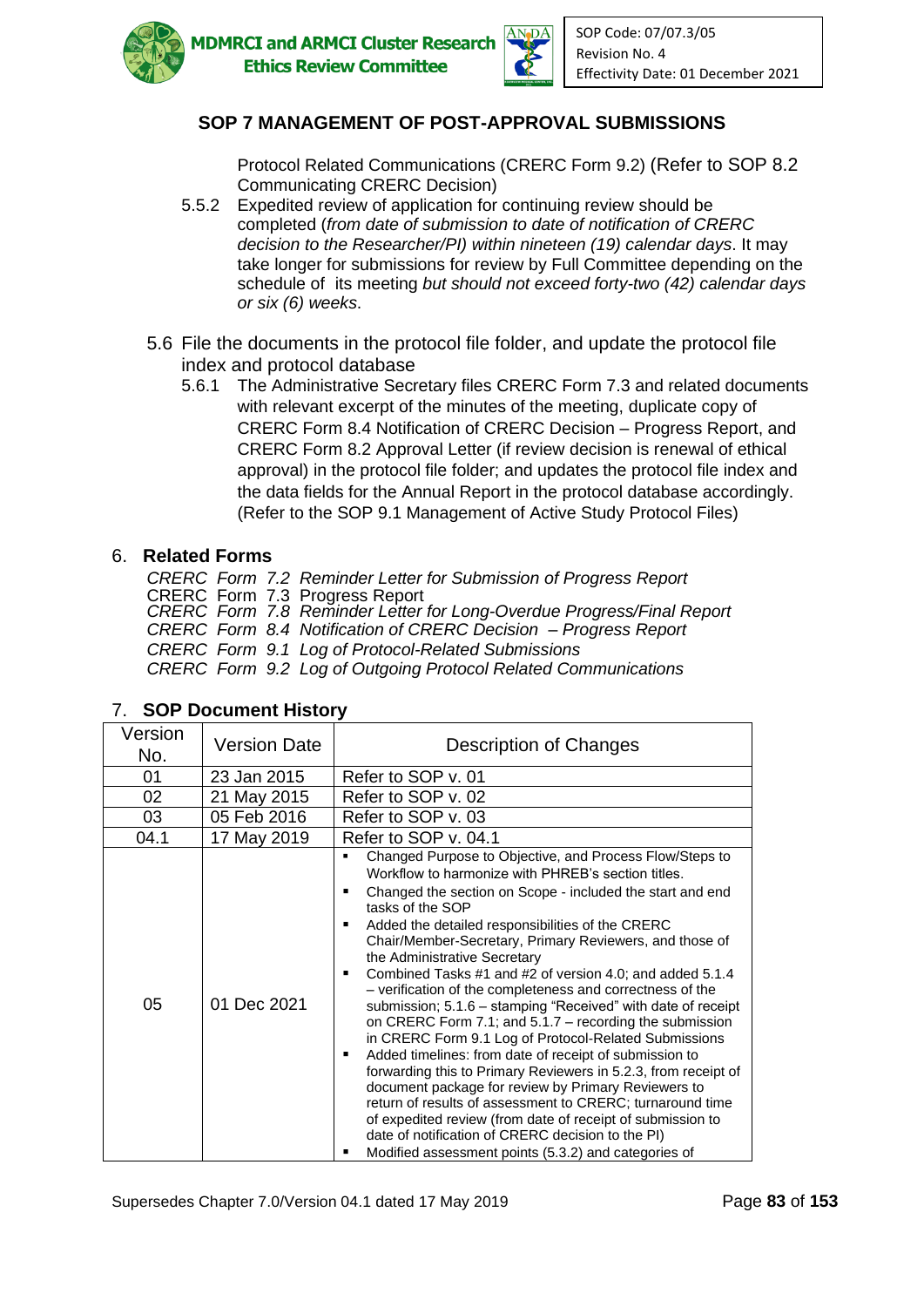



| review decisions (5.4.5)                                 |
|----------------------------------------------------------|
| Introduced new forms - Form 7.2 Reminder Letter for      |
| Submission of Progress Report, CRERC Form 7.8 Reminder   |
| Letter for Long-Overdue Progress/Final Report, CRERC     |
| Form 8.2 Certificate of Approval, CRERC Form 8.4 -       |
| Notification of CRERC Decision - Progress/Annual Report, |
| CRERC Form 9.1 Log of Protocol-Related Submissions, and  |
| CRERC Form 9.2 Log of Outgoing Protocol Related          |
| Communications                                           |
| Cross referenced related SOPs                            |
| Used Administrative Secretary instead of CRERC           |
| Secretariat and Full Committee instead of full board     |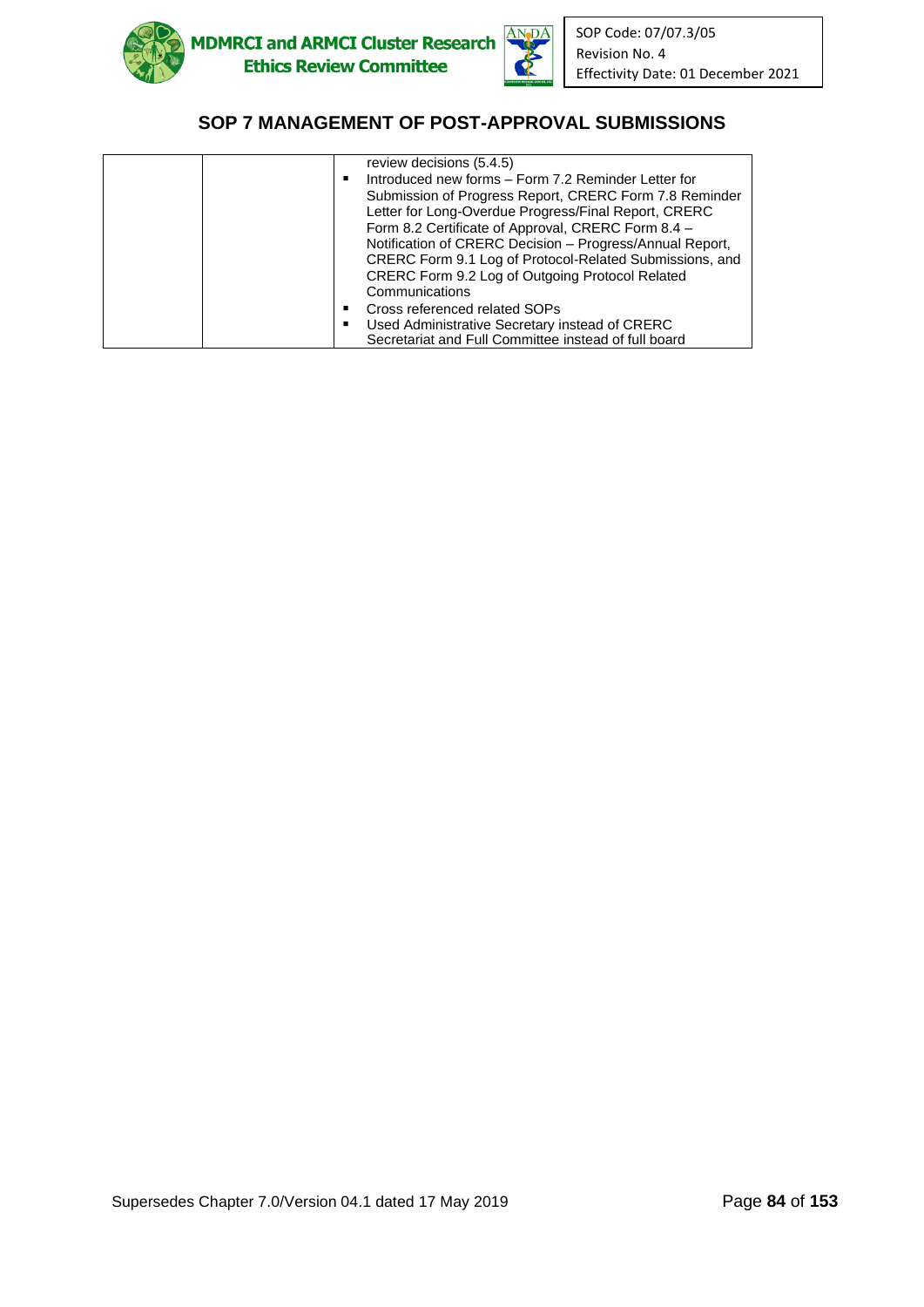

**ADMRCI and ARMCI Cluster Research Ethics Review Committee** 



# **SOP 7 MANAGEMENT OF POST-APPROVAL SUBMISSIONS**

# **SOP 7.3 REVIEW OF FINAL REPORT**

#### 1. **Objective of the Activity**

To describe the procedure for the review of the Final Report to ensure *that the study was implemented according to the approved protocol, and that the safety and welfare of study participants were protected, and the integrity of the data was upheld all throughout the study.*

#### 2. **Scope**

This SOP applies to the review of Final/Closure Report submitted by the Researcher/Principal Investigator (PI) at the completion of the study or closure of the study site. *This SOP begins with the receipt of the Final Report and ends with filing of the document in the protocol file folder and the updating of the protocol file index and the protocol database*.

The Final Report when approved/accepted by the CRERC becomes the basis for the initiation of the archiving procedure for the protocol file.

#### 3. **Responsibilities**

*The CRERC Administrative Secretary is responsible for: a) reminding the Researcher/Principal Investigator (PI) of the submission of the Final/Closure Report at least sixty (60) days before the expiry date of the study protocol's ethical approval using CRERC Form 7.2 Reminder letter for Submission of Progress/Annual or Final Report, and sending CRERC Form 7.8 Reminder Letter for Long Overdue Annual/Final Report if Final/Closure Report is not yet submitted 30 days after the expiry date of ethical approval; b) verifying that the submission uses the correct form and protocol identification details, and that CRERC Form 7.4 Final/Closure Report is completely filled up; c) stamping the date of receipt of the submission and recording the submission in the Log of Protocol-Related Submissions (CRERC Form 9.1); d) determining the type of review; e) identifying the medical/scientific Primary Reviewer, and forwarding the final report document package to him/her; f) following up the results of the review from the Primary Reviewers; g) communicating CRERC's review decision to the Researcher/PI within the specified timeline and recording it in the Log of Outgoing Protocol Related Communications (CRERC Form 9.2); h) filing the documents in the protocol file folder, and updating the protocol file index and protocol database; and i) transferring the protocol file to the storage cabinet for inactive files*.

The Primary Reviewer is responsible for **a**) assessing the Final Report to determine any protocol non-compliances that may have harmed the study participants and compromised the integrity of the study results, and **b**) *returning the CRERC Form 7.4 with the results of the assessment to the CRERC Administrative Secretary within the specified timeline.*

*The CRERC Chair is responsible for a) designating Primary Reviewers if those who did the initial review are not available, and b) reviewing, signing and dating the Notification of CRERC decision to the Researcher/PI.*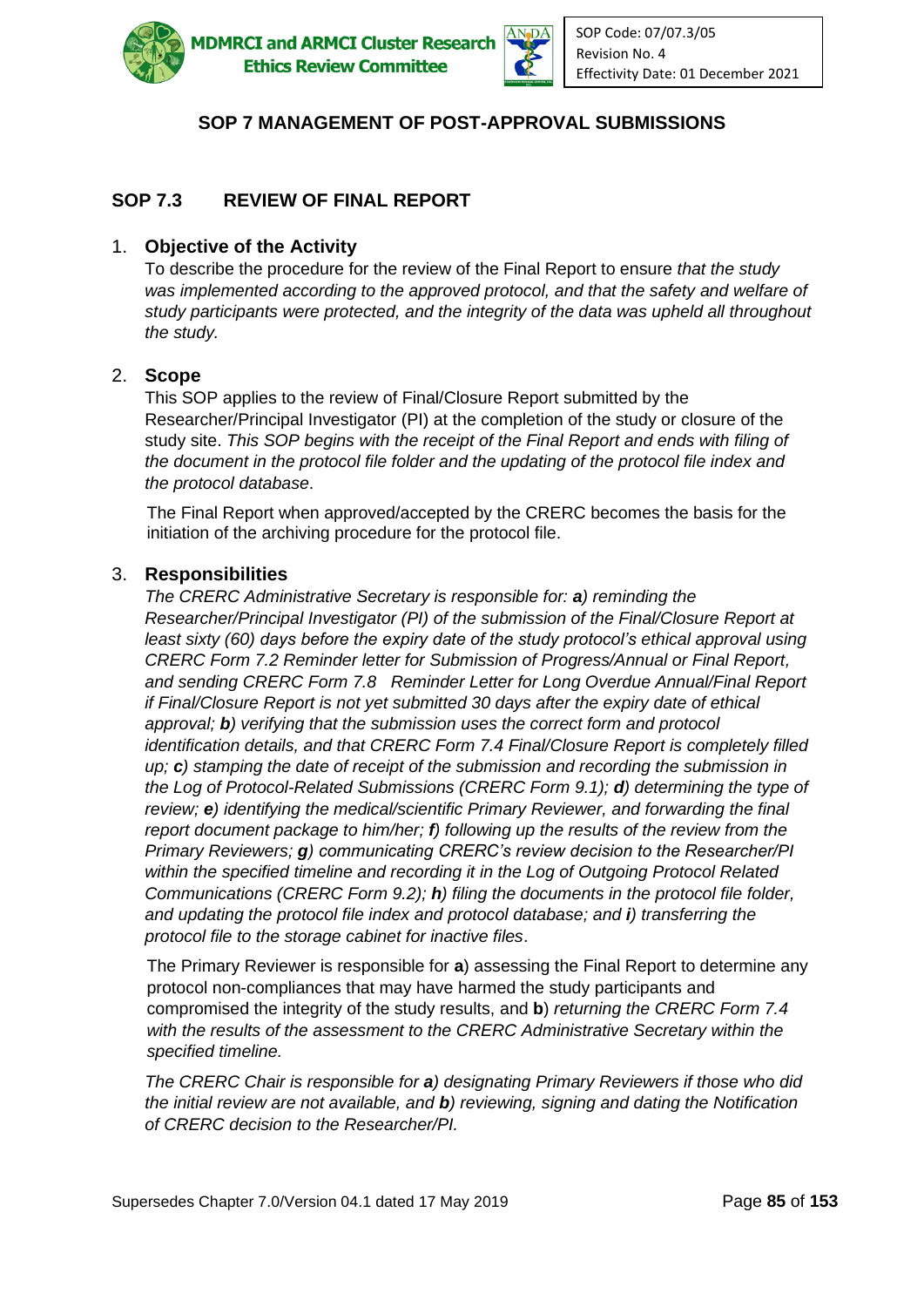



### 4. **Workflow**

| No. | Activity                                                                                                          | Person Responsible                     |
|-----|-------------------------------------------------------------------------------------------------------------------|----------------------------------------|
| 1   | Receive the Final/Closure Report and determine<br>the type of review                                              | <b>Administrative Secretary</b>        |
| 2   | Identify the medical/scientific Primary Reviewer<br>and send the Final Report and related documents<br>to him/her | Admin Secretary,<br><b>CRERC Chair</b> |
| 3   | Review the Final Report with the use of the<br>assessment form                                                    | <b>Primary Reviewer</b>                |
| 4   | Include the Final Reports in the agenda of the<br>forthcoming CRERC meeting                                       | <b>Administrative Secretary</b>        |
| 5   | Communicate the CRERC decision to the<br>Researcher/Principal Investigator (PI)                                   | Admin Secretary,<br><b>CRERC Chair</b> |
| 6   | File the documents in the protocol file folder, and<br>update the protocol file index and protocol<br>database    | <b>Administrative Secretary</b>        |

### 5. **Detailed Instructions**

- 5.1 Receive the Final/Closure Report and determine the type of review
	- 5.1.1 One of the reportorial responsibilities of the Researcher/PI is to provide CRERC with a summary of the outcome of the study, especially of the human participants who were involved, in a form of Final/Closure Report.
	- 5.1.2 Ethical approval is given for a period of one year or less depending on the level of risk of the study. One of the responsibilities of the PI is to submit the Final/Closure Report before the expiry date of its ethical approval if the implementation of the study is already completed.
	- 5.1.3 The Administrative Secretary periodically checks the protocol database to track expiry date of ethical approval of study protocols, prepares in duplicate copies and sends the reminder letter addressed to the Researcher/PI sixty (60) calendar days before the expiry date of the ethical approval using *CRERC Form 7.2 Reminder Letter for Submission of Progress Report or Final Report, and keeps the duplicate copy of the communication in the protocol file folder*.
	- 5.1.4 If the Researcher/PI has not submitted the Final Report after 30 calendar days from the expiry date of the ethical approval, the Administrative Secretary sends another reminder letter CRERC Form 7.8 Reminder Letter for Long-Overdue Progress/Final Report.
	- 5.1.4 Upon receipt of CRERC Form 7.4 Final/Closure Report together with documents deemed relevant by the Researcher/PI to clarify information indicated in the final report, the Administrative Secretary checks the completeness of the documents submitted, verifies if the CRERC Protocol No. is correct, and if the initial approval date, or the date of approval of the last continuing review is valid to determine whether the protocol's ethical approval is not expired.
	- 5.1.5 If the ethical approval is already expired, the Researcher/PI has to include justification letter for the failure to submit the Final Report before the expiry date of the ethical approval. *CRERC shall ask for information if study subjects were recruited, enrolled and/or randomized to treatment groups after expiry of ethical approval.*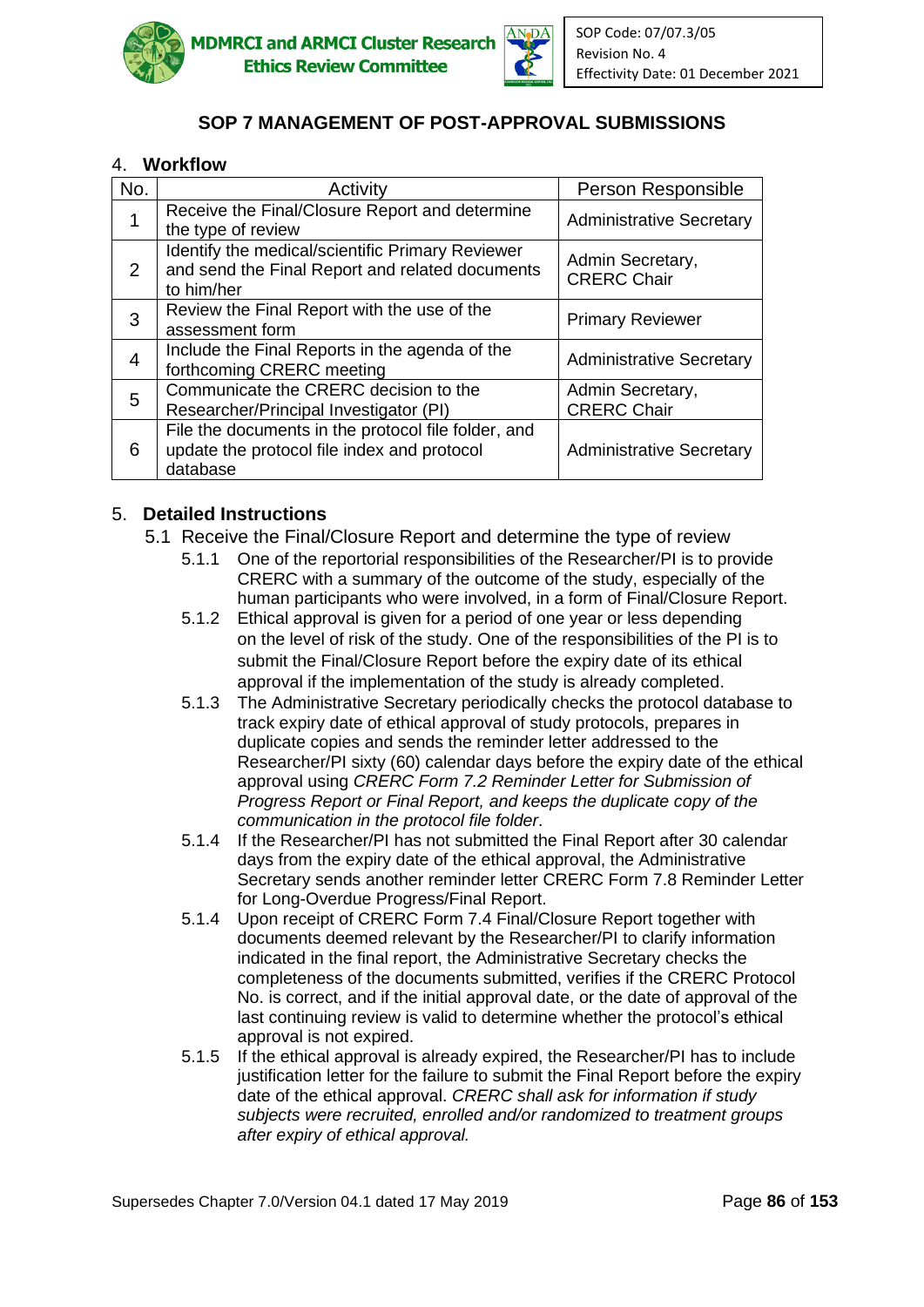



- *5.1.6 If the submission is in order, and the ethical approval is current/valid, the Administrative Secretary stamps the document "Received", writes the date of receipt and gives the duplicate copy of CRERC Form 7.4 Final Report to the Researcher/PI or his/her representative.*
- 5.1.7 The Administrative Secretary records the submission *in CRERC Form 9.1 Log of Protocol–Related Submissions*, and in the Final Report columns of the protocol database.
- 5.1.8 *The Administrative Secretary informs the CRERC Chair and the Member Secretary of the submission.*
- 5.1.9 The Administrative Secretary reviews the document to determine the type of review.
	- a) If the protocol was initially reviewed by Full Committee, the review of the Final Report is also by Full Committee.
	- b) If the protocol was initially reviewed by expedited procedure, the review of the Final Report is also by expedited procedure unless, the implementation of the study is problematic (e.g., many protocol deviations from the approved protocol by the Researcher/PI or the Research Team).
- 5.2 Identify the medical/scientific Primary Reviewer and send the Final Report and related documents to him/her
	- 5.2.1 The Administrative Secretary identifies the medical/scientific Primary Reviewer who did the initial review.
	- 5.2.2 The Administrative Secretary photocopies relevant documents of previous review/s of the protocol such as current version of the protocol summary and informed consent/assent form/s, and CRERC Form 10.3 Study Site Visit Report (if any) since the initial approval or last continuing review. These will provide the Primary Reviewer with background information to facilitate the assessment of the Final/Closure Report.
	- 5.2.3 If the Primary Reviewer is available to do the review, the Administrative Secretary sends the CRERC Form 7.4 Final Report and related documents to him/her within seven (7) calendar days from the date of receipt of the Final Report.
	- 5.2.4 If the Primary Reviewer is not available to do the review, CRERC Chair or the Member-Secretary does the review provided s/he does not have COI. Otherwise the Chair designates a qualified Member to do the review.
- 5.3 Review the Final Report with the use of the assessment form
	- 5.3.1 CRERC reviews the protocol under consideration.
		- a) For detailed instructions on expedited review, refer to SOP 4.1 Expedited Review.
		- b) For detailed instructions on Full Committee review, refer to SOP 4.2 Full Committee Review.
	- 5.3.2 *The Primary Reviewer should comment on compliance with the terms of the approved protocol including post-approval review requirements, and overall assessment of risks against benefits in the conduct of the study.*
	- 5.3.3 Using the "For CRERC Use"-box of CRERC Form 7.4 Final Report, the Reviewer *writes the results of his/her assessment in the space provided.*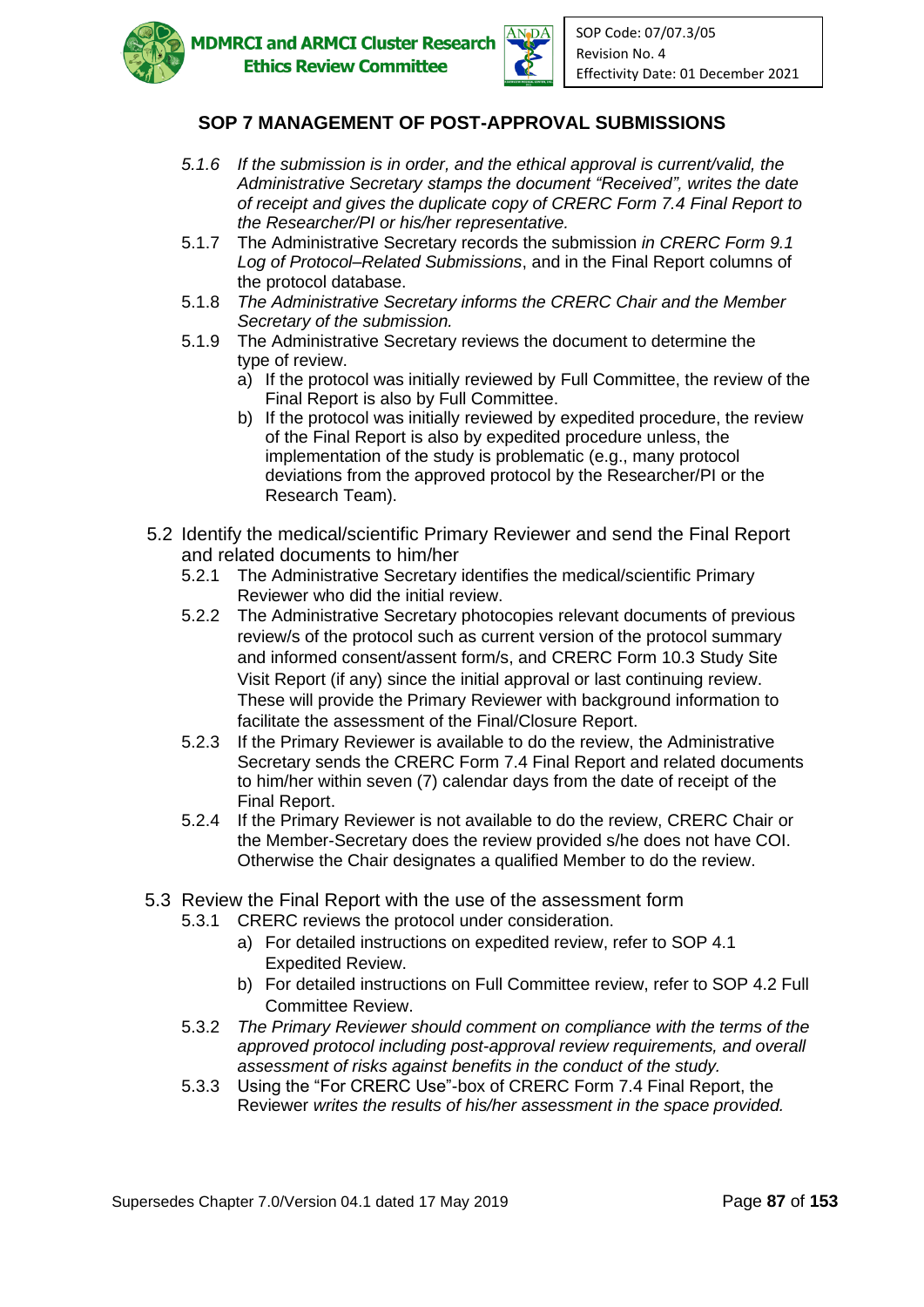



- 5.3.4 After the assessment is completed the Primary Reviewer returns all the documents to the CRERC within seven (7) calendar days from the date of receipt of the document package.
- 5.4 Include the Final Report in the agenda of the forthcoming CRERC meeting
	- 5.4.1 For Final Report initially reviewed by Full Committee, the Administrative Secretary includes this in the meeting agenda of the forthcoming meeting. (Refer to SOP 6.1 Preparation for a CRERC Meeting).

Submissions reviewed by expedited procedure where the review decision is approved/accepted are also included in the agenda of the forthcoming meeting for reporting to the CRERC.

- 5.4.3 During the review of the Final Report by the CRERC *en banc*, the medical/scientific Primary Reviewer presents the results of the assessment.
- 5.4.4 The CRERC members vote to arrive at a decision. *Possible review decisions are:*
	- *i) Accepted*
	- *ii) Request for further information, specify \_\_\_\_*
	- *iii) Require action from the Researcher/PI, specify\_\_\_\_\_.*
- 5.4.5 Letter of appeal for reconsideration of CRERC review decision may be made. (Refer to SOP 5 - Management of Appeal of CRERC Decision based òn CIOMS 2016, Guidelĭnes 23)
- 5.5 Communicate the CRERC decision to the Researcher/Principal Investigator
	- 5.5.1 The Administrative Secretary prepares Notification of CRERC Decision Final Report (CRERC Form 8.5) based on the minutes of the meeting if review was by Full Committee or on the review decision of the Primary Reviewer if review was by expedited procedure, for review and signature of CRERC Chair, and sends it to the Researcher/PI after recording the document in the Log of Outgoing Protocol Related Communications (CRERC Form 9.2) (Refer to SOP 8.2 Communicating CRERC Decision)
	- 5.5.2 Expedited review of Final Report should be completed (*from date of submission to date of notification of CRERC decision to the Researcher/PI) within nineteen (19) calendar days*. It may take longer for submissions for review by Full Committee depending on the schedule of the Full Committee meeting *but should not exceed forty-two (42) calendar days*.
- 5.6 File the documents in the protocol file folder and update the protocol file index and protocol database
	- 5.6.1 The Administrative Secretary files CRERC Form 7.4 Final/Closure Report and related documents with relevant excerpt of the minutes of the meeting, duplicate copy of CRERC Form 8.5 Notification of CRERC Decision – Final Report; and updates the protocol file index and the protocol database accordingly. (Refer to the SOP 9.1 Management of Active Study Protocol Files)
	- 5.6.2 Upon approval of the Final Report, the study protocol is classified as inactive, the Protocol Code No. is updated, and the protocol file folder relabelled and transferred to the storage cabinet for inactive files.
	- 5.6.3 The Administrative Secretary enters relevant study protocol data into the protocol database to signify the end of the study. (Refer to SOP 9.3 Archiving of Inactive Files)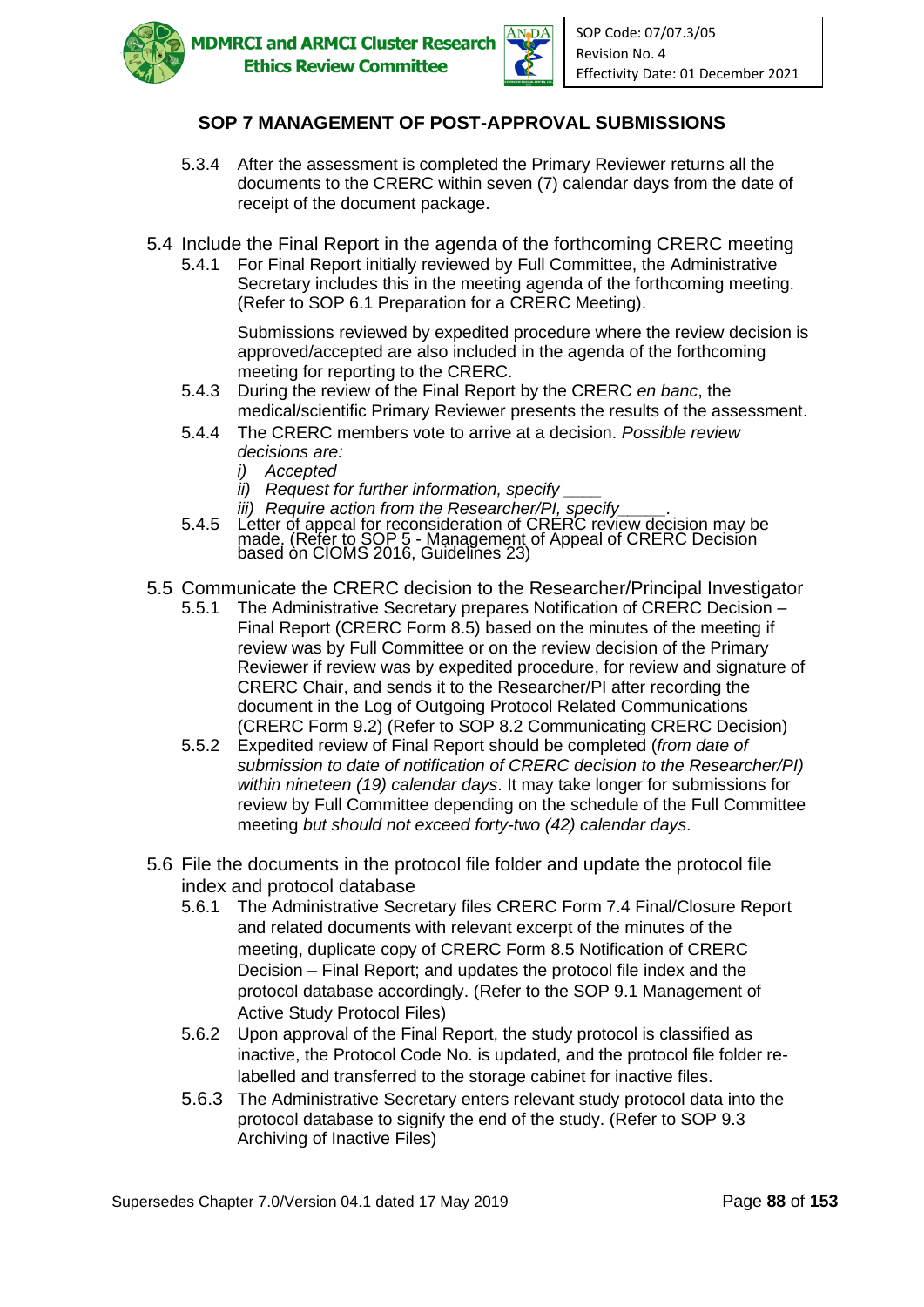



### 6. **Related Forms**

| CRERC Form 7.2 Reminder Letter for Submission of Final Report                                        |
|------------------------------------------------------------------------------------------------------|
|                                                                                                      |
| CRERC Form 7.4 Final Report<br>CRERC Form 7.9 Reminder Letter for Long-Overdue Progress/Final Report |
| CRERC Form 8.5 Notification of CRERC Decision - Final Report                                         |
| CRERC Form 9.1 Log of Protocol-Related Submissions                                                   |
| CRERC Form 9.2 Log of Outgoing Protocol Related Communications                                       |

# 7. **SOP Document History**

| Version<br>No. | <b>Version Date</b> | <b>Description of Changes</b>                                                                                                                                                                                                                                                                                                                                                                                                                                                                                                                                                                                                                                                                                                                                                                                                                                                                                                                                                                                                                                                                                                                                                                                                                                                                                                                                                                                                                                                                                                                                                                                                                                                                                                                                                      |
|----------------|---------------------|------------------------------------------------------------------------------------------------------------------------------------------------------------------------------------------------------------------------------------------------------------------------------------------------------------------------------------------------------------------------------------------------------------------------------------------------------------------------------------------------------------------------------------------------------------------------------------------------------------------------------------------------------------------------------------------------------------------------------------------------------------------------------------------------------------------------------------------------------------------------------------------------------------------------------------------------------------------------------------------------------------------------------------------------------------------------------------------------------------------------------------------------------------------------------------------------------------------------------------------------------------------------------------------------------------------------------------------------------------------------------------------------------------------------------------------------------------------------------------------------------------------------------------------------------------------------------------------------------------------------------------------------------------------------------------------------------------------------------------------------------------------------------------|
| 01             | 23 Jan 2015         | Refer to SOP v. 01                                                                                                                                                                                                                                                                                                                                                                                                                                                                                                                                                                                                                                                                                                                                                                                                                                                                                                                                                                                                                                                                                                                                                                                                                                                                                                                                                                                                                                                                                                                                                                                                                                                                                                                                                                 |
| 02             | 21 May 2015         | Refer to SOP v. 02                                                                                                                                                                                                                                                                                                                                                                                                                                                                                                                                                                                                                                                                                                                                                                                                                                                                                                                                                                                                                                                                                                                                                                                                                                                                                                                                                                                                                                                                                                                                                                                                                                                                                                                                                                 |
| 03             | 05 Feb 2016         | Refer to SOP v. 03                                                                                                                                                                                                                                                                                                                                                                                                                                                                                                                                                                                                                                                                                                                                                                                                                                                                                                                                                                                                                                                                                                                                                                                                                                                                                                                                                                                                                                                                                                                                                                                                                                                                                                                                                                 |
| 04.1           | 17 May 2019         | Refer to SOP v. 04.1                                                                                                                                                                                                                                                                                                                                                                                                                                                                                                                                                                                                                                                                                                                                                                                                                                                                                                                                                                                                                                                                                                                                                                                                                                                                                                                                                                                                                                                                                                                                                                                                                                                                                                                                                               |
| 05             | 01 Dec 2021         | Changed Purpose to Objective, and Process Flow/Steps to<br>Workflow to harmonize with PHREB's section titles.<br>Changed the section on Scope - included the start and end<br>$\blacksquare$<br>tasks of the SOP<br>Added the detailed responsibilities of the CRERC<br>$\blacksquare$<br>Chair/Member-Secretary, Primary Reviewers and those of<br>the Administrative Secretary<br>Combined Tasks #1 and #2 of version 4.0; and added 5.1.5<br>$\blacksquare$<br>- stamping "Received" with date of receipt on CRERC Form<br>7.4, and 5.1.3 - recording the submission in CRERC Form<br>9.1 Log of Protocol-Related Submissions<br>Added timelines: from date of receipt of submission to<br>$\blacksquare$<br>forwarding this to Primary Reviewers $= 7$ calendar days in<br>5.2.3, from receipt of document package for review by<br>Primary Reviewers to return of results of assessment to<br>CRERC = 7 calendar days; turn around time if by expedited<br>review (from date of receipt of submission to date of<br>notification of CRERC decision to the $PI$ ) = 19 calendar<br>days; turn around time if by Full Committee review $=$ within<br>42 calendar days<br>Modified categories of review decisions (5.4.4)<br>٠<br>Introduced new forms - CRERC Form 7.2 Reminder Letter<br>٠<br>for Submission of Progress Report, CRERC Form 7.8<br>Reminder Letter for Long-Overdue Progress/Final Report,<br>CRERC Form 8.5 - Notification of CRERC Decision - Final<br>Report, CRERC Form 9.1 Log of Protocol-Related<br>Submissions, and CRERC Form 9.2 Log of Outgoing<br><b>Protocol Related Communications</b><br>Cross referenced with related SOPs<br>٠<br>Used Administrative Secretary instead of CRERC<br>٠<br>Secretariat and Full Committee instead of full board |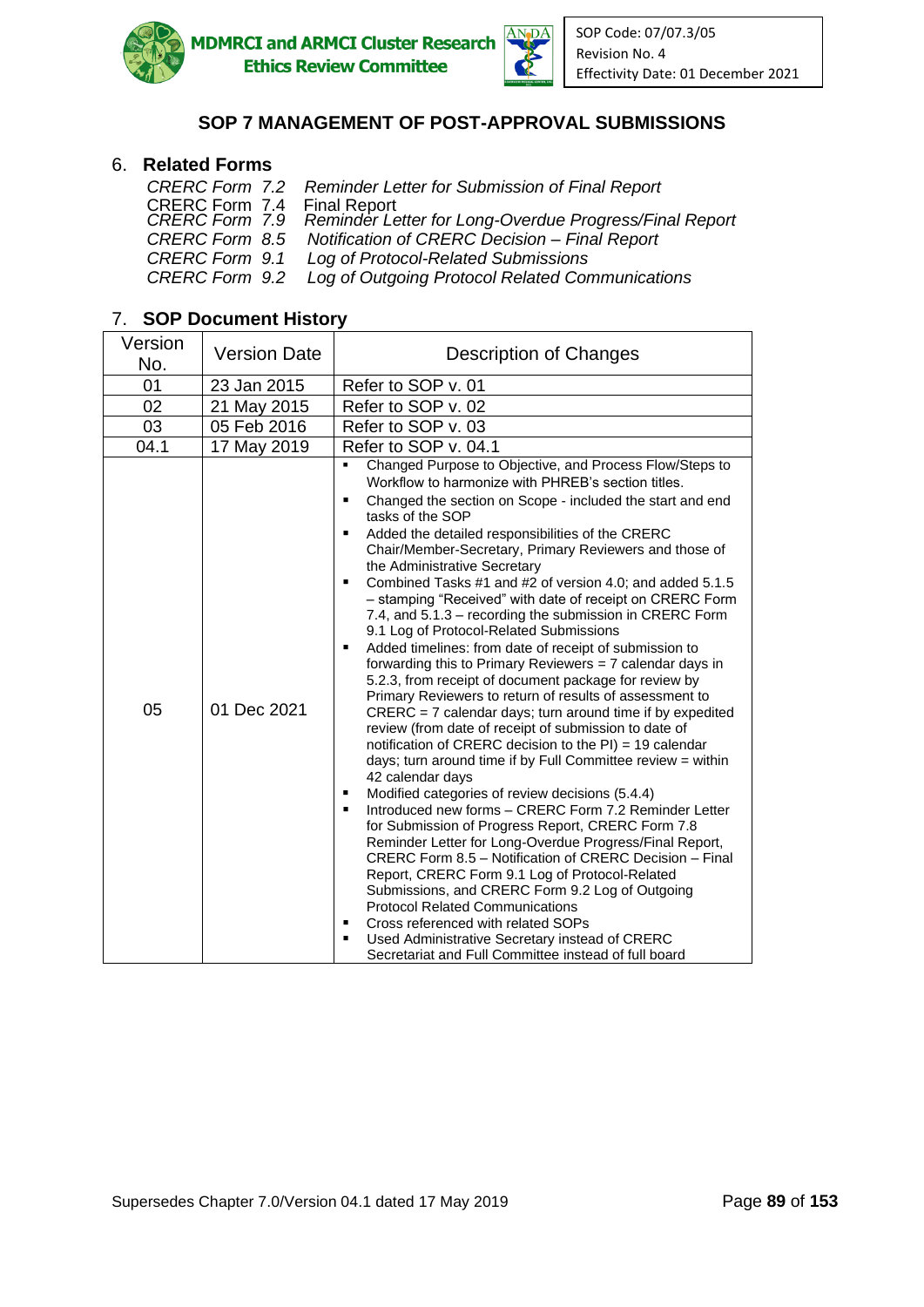

**MDMRCI and ARMCI Cluster Research Ethics Review Committee** 



# **SOP 7 MANAGEMENT OF POST-APPROVAL SUBMISSIONS**

### **SOP 7.4 REVIEW OF SERIOUS ADVERSE EVENT (SAE) AND SUSPECTED UNEXPECTED SERIOUS ADVERSE REACTION (SUSAR) REPORTS**

#### 1. **Objective of the Activity**

To describe the procedures for the review of the initial and follow-up reports of SAE and unexpected events related to the study protocols approved by CRERC *to ensure that the safety and welfare of study participants are protected, and that information on SAEs and SUSARs are properly documented and evaluated.*

#### 2. **Scope**

This SOP applies to the review of on-site initial and follow-up (for final outcome) SAE or SUSAR reports (CRERC Form 7.5 On-site Serious Adverse Event Report) submitted by Researcher/Principal Investigator (PI) to the CRERC to comply with ICH GCP standards. The CRERC reviews such reports to determine appropriate action to protect the safety and welfare of study participants in an approved study*. This SOP starts with the receipt of the SAE Report and ends with the filing of the document in the protocol file folder and the updating of the protocol file index*.

ICH-GCP E6 defines a serious adverse event (SAE) as any untoward medical occurrence that at any dose:

- results in death,
- is life threatening,
- requires hospitalization or prolongation of existing hospitalization,
- results in persistent or significant disability or incapacity, or
- results in a congenital anomaly or birth defect.

A suspected unexpected serious adverse reaction (SUSAR) is a serious event the nature and severity of which is not consistent with the applicable product information. In the case of an unapproved investigational product, the event is not listed in the Investigator's Brochure (IB). In the case of a licensed product, the event is not consistent with the approved package insert or summary of product characteristics.

One of the reportorial responsibilities of the Researcher/Principal Investigator (PI) is to submit SAE/SUSAR Reports on time.

#### 3. **Responsibilities**

*The CRERC Administrative Secretary is responsible for: a) verifying that the submission uses the correct form, and protocol identification details, and that CRERC Form 7.5 Onsite Serious Adverse Event Report is completely filled up; b) stamping the date of receipt of the submission, and recording the submission in the Log of Protocol-Related Submissions (CRERC Form 9.1); c) identifying the medical/scientific Primary Reviewer, and forwarding CRERC Form 7.5 SAE Report and other relevant documents to him/her; d) following up the results of the review from the Primary Reviewer; e) communicating CRERC's review decision to the Researcher/PI within the specified timeline and recording it in the Log of Outgoing Protocol Related Communications (CRERC Form*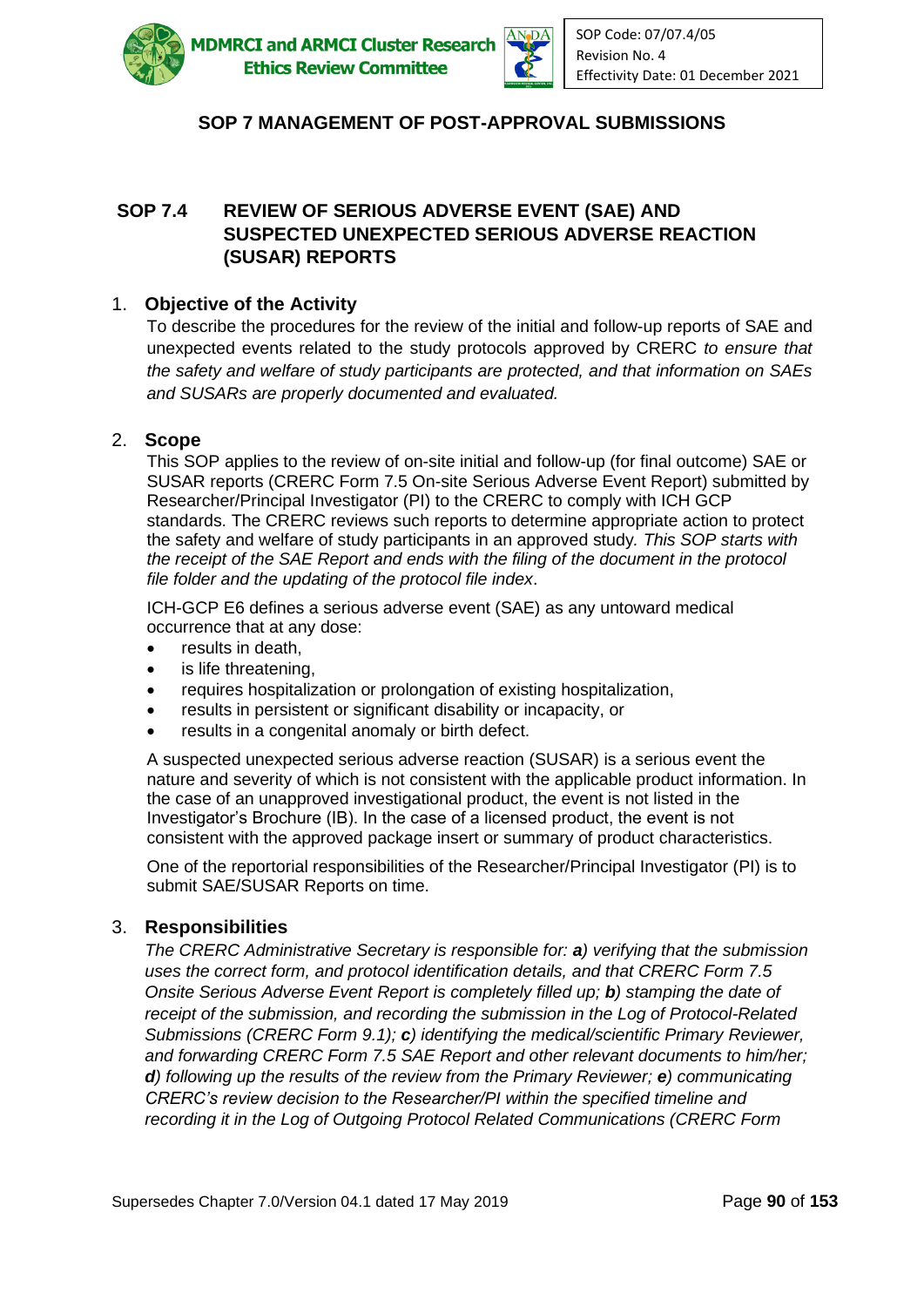



*9.2); and f) filing the document in the protocol file folder, and updating the protocol file index*.

The Primary Reviewer is responsible for **a**) assessing the SAE Report to determine significant change in the study risk-benefit ratio to study participants, and **b**) *returning the CRERC Form 7.5 SAE Report with the results of the assessment to the CRERC Administrative Secretary within the specified timeline.*

The CRERC Chair is responsible for **a**) designating a Reviewer if the one who did the initial review is not available, and **b**) *reviewing, signing, and dating the CRERC Form 8.6 Notification – SAE Report to the Researcher/PI*.

### 4. **Workflow**

| No.            | Activity                                                                                  | Person Responsible                     |
|----------------|-------------------------------------------------------------------------------------------|----------------------------------------|
|                | Receive the SAE Report                                                                    | <b>Administrative Secretary</b>        |
| $\overline{2}$ | Identify the Primary Reviewer and send the SAE<br>Report and related documents to him/her | Admin Secretary,<br><b>CRERC Chair</b> |
| 3              | <b>Review the SAE Report</b>                                                              | <b>Primary Reviewer</b>                |
| $\overline{4}$ | Include on-site SAE Report in the agenda of the<br>forthcoming meeting                    | <b>Administrative Secretary</b>        |
| 5              | Communicate the CRERC decision to the<br>Researcher/Principal Investigator (PI)           | Admin Secretary,<br><b>CRERC Chair</b> |
| 6              | File the documents in the protocol file folder, and<br>update the protocol file index     | <b>Administrative Secretary</b>        |

#### 5. **Detailed Instructions**

- 5.1 Receive the SAE Report
	- *5.1.1 The Researcher/PI must report to the CRERC all SAEs according to the following timelines (as per FDA Circular 2012-007 Guidelines on safety Reporting):*
		- *a) Fatal or life threatening unexpected adverse drug reactions that occurred on site must be reported to the CRERC promptly, not later than 7 calendar days after the Researcher/PI's first knowledge of it followed by a complete report as soon as possible within 8 additional calendar days to coincide with the reporting to the FDA.*
		- *b) All other serious unexpected adverse drug reactions must be reported to the CRERC promptly not later than 15 calendar days after the Researcher/PI's first knowledge of it to coincide with reporting to the FDA.*
		- *c) For onsite serious adverse events that are expected and non-life threatening, a summary listing must be reported to the CRERC attached to the submission of the progress report.*
		- *d) The Researcher/PI is required to submit an initial and follow-up (final outcome) reports to the CRERC.*
		- *e) Deaths must be reported to the CRERC if it occurs within 30 days of the study intervention. Any death occurring greater than 30 days after the last dose of the investigational product/intervention requires expedited reporting if it is possibly, probably, or definitely related to the*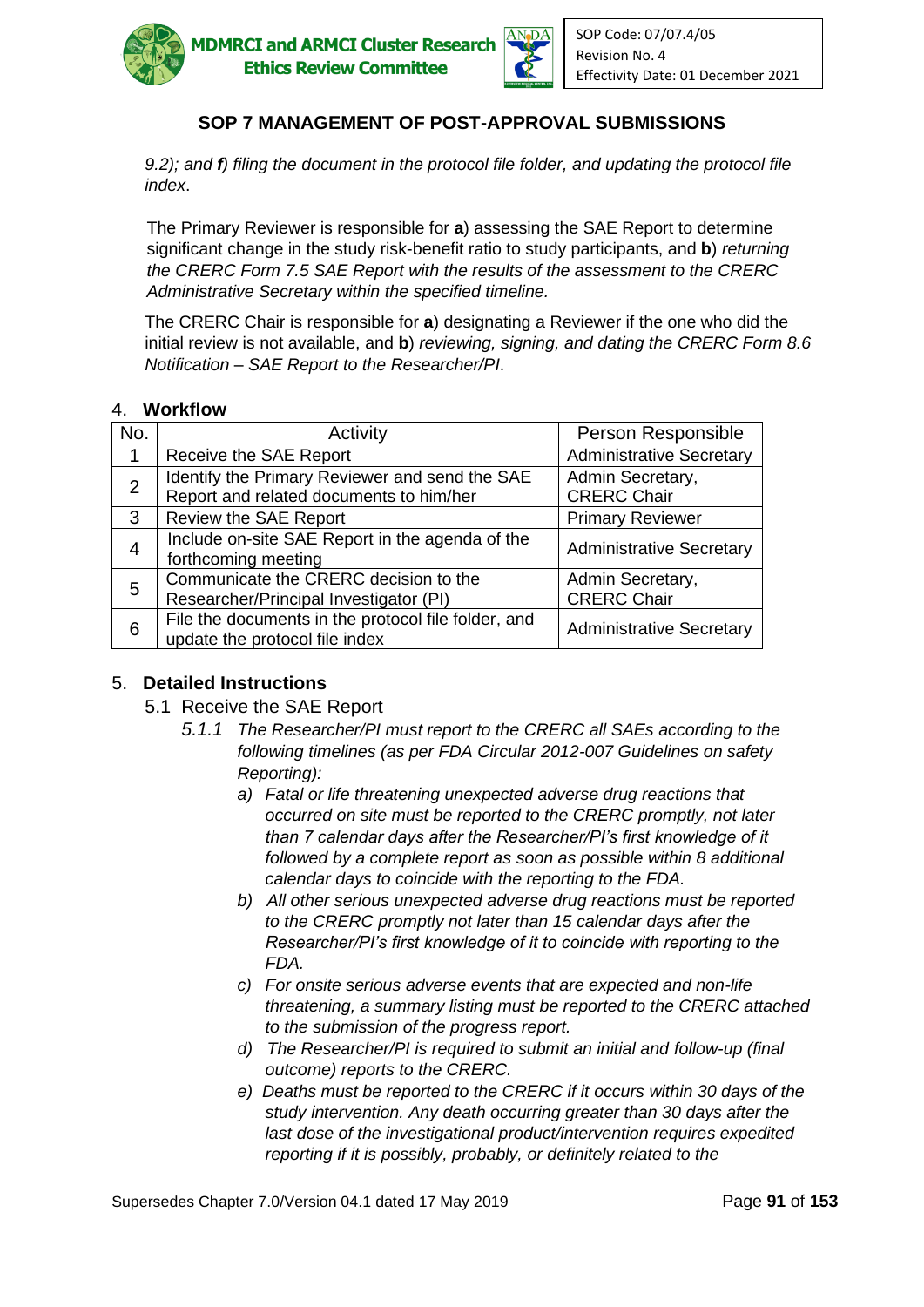



*investigational product/intervention, or if cause of death cannot be determined based on WHO Causality Assessment definitions.*

- 5.1.2 Upon receipt of CRERC Form 7.5 SAE Report, the Administrative Secretary checks the completeness of the document submitted, verifies if the CRERC Protocol No. is correct, and if the initial approval date, or the date of approval of the last continuing review is valid to determine whether the protocol's ethical approval is not expired.
- 5.1.3 *If the ethical approval is already expired, the Researcher/PI is required to submit justification letter for the failure to hand over the Progress Report before the expiry date of the ethical approval, and also submit the application for continuing review*. *The report should contain information on subjects recruited after the expiration of ethical approval.*
- *5.1.4 If the submission is in order, and the ethical approval is current/valid, the Administrative Secretary stamps the document "Received", writes the date of receipt and gives the duplicate copy of CRERC Form 7.5 SAE Report to the Researcher/PI or his/her representative.*
- 5.1.5 The Administrative Secretary records the submission *in CRERC Form 9.1 Log of Protocol–Related Submissions*.
- 5.1.6 *The Administrative Secretary informs the CRERC Chair and the Member Secretary of the submission.*
- 5.2 Identify the Primary Reviewer and send the SAE Report and related documents to him/her
	- 5.2.1 The Administrative Secretary identifies the medical/scientific Primary Reviewer who did the initial review.
	- 5.2.2 *The Administrative Secretary prepares the following documents for forwarding to the Primary Reviewer: a) CRERC Form 7.5 On-Site SAE Report, b) latest edition of the IB, c) latest version of the (main) ICF, and c) latest Study Site Visit Report (if any, CRERC Form 10.3) These will provide the Primary Reviewer with background information to facilitate the assessment of the On-site SAE/SUSAR Report.*
	- 5.2.3 If the Primary Reviewer is available to do the review, the Administrative Secretary sends the CRERC Form 7.5 On-Site SAE Report and other relevant documents to him/her within seven (7) calendar days from the date of receipt of the report.
	- 5.2.4 If Primary Reviewer is not available to do the review, CRERC Chair or the Member-Secretary does the review provided s/he does not have COI. Otherwise, the Chair designates a qualified Member to do the review.
- 5.3 Review the SAE Report
	- 5.3.1 All on-site SAE and SUSAR Reports are deliberated by CRERC *en banc.*  (Refer to SOP 4.2 Full Committee Review and SOP 7.4 Review of Serious Adverse Event) Off-site SAE and SUSAR Reports are reviewed by expedited procedure by the medical/scientific Primary Reviewer and reported to the CRERC during the Full Committee meeting. (Refer to SOP 4.1 Expedited Review, and SOP 6.2 Conduct of CRERC Review Meeting)
	- 5.3.2 For SAEs that occur onsite, the Primary Reviewer should analyze the investigator/sponsor's assessment (whether related or unrelated, definitely, or probably related to the study drug) and whether expected or unexpected based on the information in the latest edition of the IB.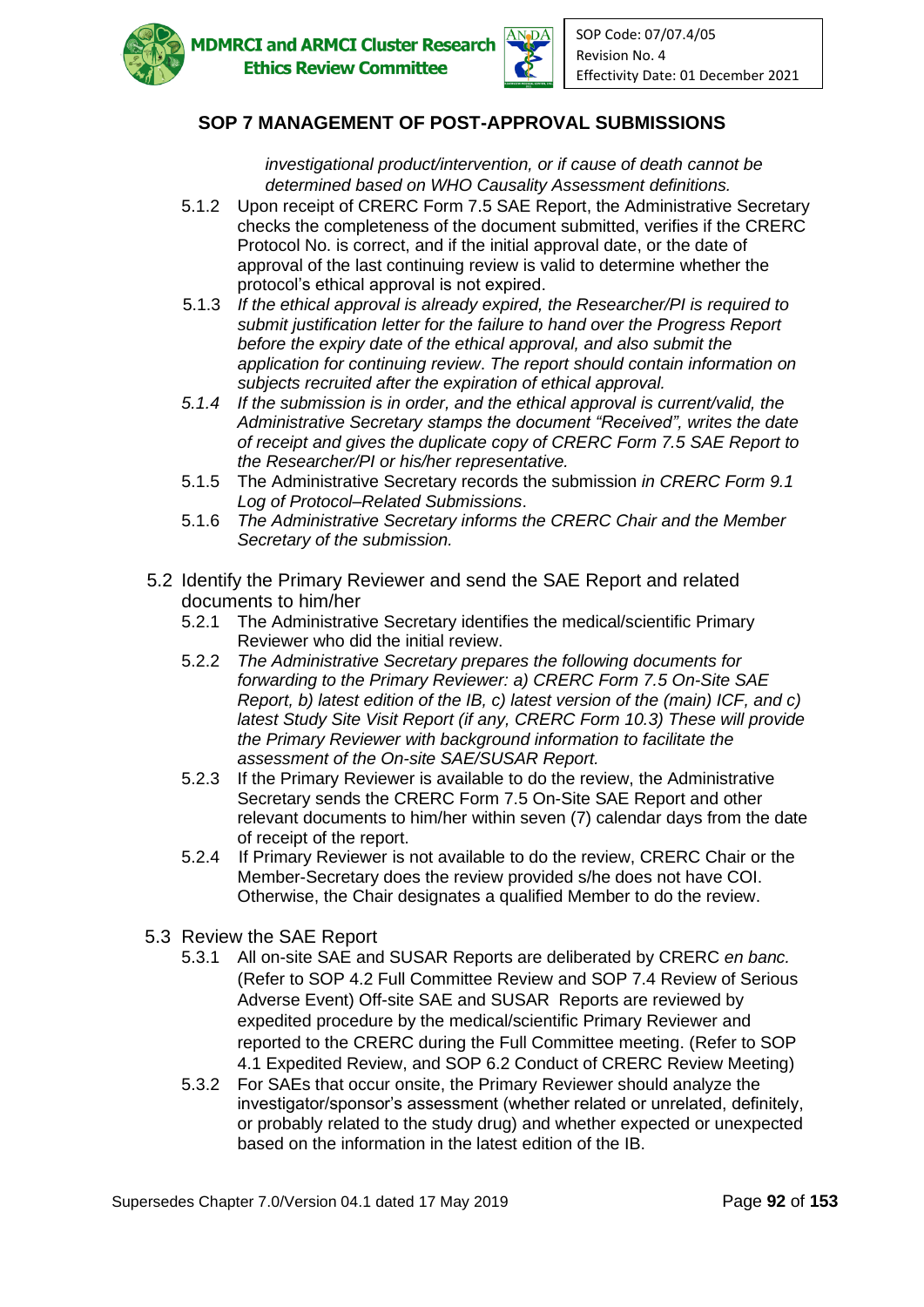



- 5.3.3 Using the "For CRERC Use"-box of CRERC Form 7.5 On-Site SAE Report, the Reviewers *write the results of their assessment in the space provided.*
- 5.3.4 After the assessment is completed the Primary Reviewer returns all the documents including the completed assessment form to the CRERC within (seven) 7 calendar days from the date of receipt of the document package.
- 5.4 Include the On-site SAE Reports in the agenda of forthcoming CRERC meeting
	- 5.4.1 For On-Site SAE/SUSAR Reports, the Administrative Secretary includes this in the meeting agenda of the forthcoming meeting. (Refer to SOP 6.1 Preparation for a CRERC Meeting) Off-site SAE Reports reviewed by expedited procedure by the medical/scientific Primary Reviewer are also included in the agenda of the forthcoming meeting for reporting to the CRERC. (Refer to SOP 4.1 Expedited Review)
	- 5.4.2 During the review of the SAE/SUSAR Report by the CRERC *en banc*, the medical/scientific Primary Reviewer presents the results of the assessment.
	- 5.4.3 The CRERC members vote to arrive at a decision. Possible review decisions are:
		- i) Take note and continue monitoring
		- ii) Request for further information, specify
		- iii) Request an amendment to the protocol and/or the informed consent form
		- iv) Suspend:
			- Enrollment of new research participants until further review of the CRERC
			- All trial-related procedures (except those intended for safety and well-being of the participant) until further review by the CRERC
		- v) Terminate the study
		- vi) Conduct study site visit
	- 5.4.4 Letter of appeal for reconsideration of CRERC review decision may be made. (Refer to SOP 5 - Management of Appeal of CRERC Decision based òn CIOMS 2016, Guidelĭnes 23)
- 5.5 Communicate the CRERC decision to the Researcher/Principal Investigator
	- 5.5.1 The Administrative Secretary prepares Notification of CRERC Decision SAE Report (CRERC Form 8.6) based on the minutes of the meeting for review and signature of CRERC Chair, and sends it to the Researcher/PI after recording the document in the Log of Outgoing Protocol Related Communications (CRERC Form 9.2) (Refer to SOP 8.2 – Communicating CRERC Decision)
	- 5.5.2 *Turn around time for review of SAE Report (from date of submission to date of notification of CRERC decision to the Researcher/PI) depends on the schedule of the full committee meeting but should not exceed forty-two (42) calendar days.*
- 5.6 File the documents in the protocol file folder and update the protocol file index
	- 5.6.1 The Administrative Secretary files CRERC Form 7.5 Onsite SAE Report with related documents, relevant excerpt of the minutes of the meeting, and duplicate copy of CRERC Form 8.6 Notification of CRERC Decision –SAE Report, and updates the protocol file index. (Refer to the SOP 9.1 Management of Active Study Protocol Files)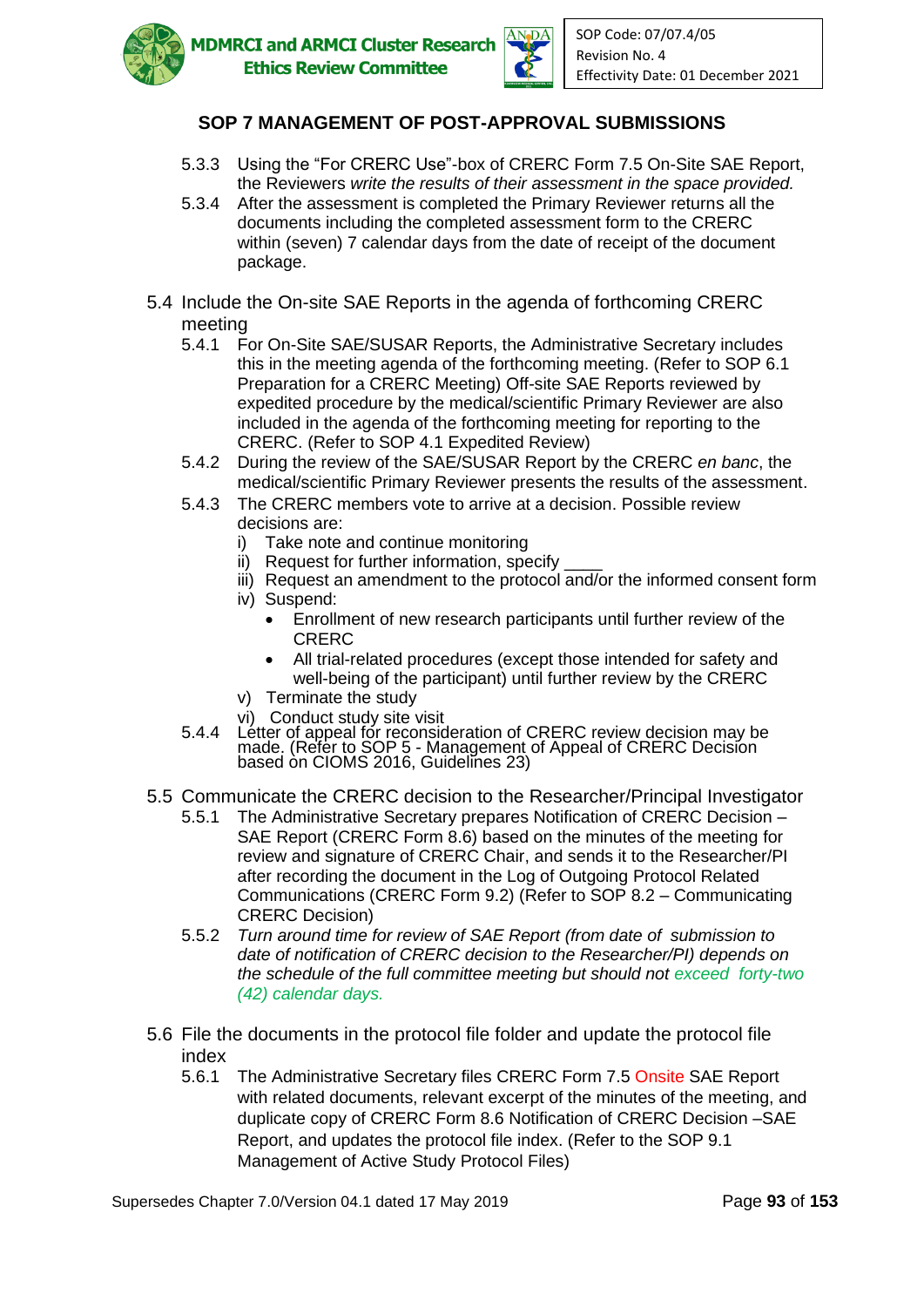

**MDMRCI and ARMCI Cluster Research Ethics Review Committee** 



# **SOP 7 MANAGEMENT OF POST-APPROVAL SUBMISSIONS**

### 6. **Related Forms**

| CRERC Form 7.5 On-Site SAE Report                              |
|----------------------------------------------------------------|
| CRERC Form 8.6 Notification of CRERC Decision - SAE Report     |
| CRERC Form 9.1 Log of Protocol-Related Submissions             |
| CRERC Form 9.2 Log of Outgoing Protocol Related Communications |
| CRERC Form 10.3 Study Site Visit Report                        |

# 7. **SOP Document History**

| Version<br>No. | <b>Version Date</b> | Description of Changes                                                                                                                                                                                                                                                                                                                                                                                                                                                                                                                                                                                                                                                                                                                                                                                                                                                                                                                                                                                                                                                                                                                                                                                                                                                                                                                                                                                                                                                                                                                                                                                                                                                                                                                                                                                                                                                                                                                                                                                                                                |
|----------------|---------------------|-------------------------------------------------------------------------------------------------------------------------------------------------------------------------------------------------------------------------------------------------------------------------------------------------------------------------------------------------------------------------------------------------------------------------------------------------------------------------------------------------------------------------------------------------------------------------------------------------------------------------------------------------------------------------------------------------------------------------------------------------------------------------------------------------------------------------------------------------------------------------------------------------------------------------------------------------------------------------------------------------------------------------------------------------------------------------------------------------------------------------------------------------------------------------------------------------------------------------------------------------------------------------------------------------------------------------------------------------------------------------------------------------------------------------------------------------------------------------------------------------------------------------------------------------------------------------------------------------------------------------------------------------------------------------------------------------------------------------------------------------------------------------------------------------------------------------------------------------------------------------------------------------------------------------------------------------------------------------------------------------------------------------------------------------------|
| 01             | 23 Jan 2015         | Refer to SOP v. 01                                                                                                                                                                                                                                                                                                                                                                                                                                                                                                                                                                                                                                                                                                                                                                                                                                                                                                                                                                                                                                                                                                                                                                                                                                                                                                                                                                                                                                                                                                                                                                                                                                                                                                                                                                                                                                                                                                                                                                                                                                    |
| 02             | 21 May 2015         | Refer to SOP v. 02                                                                                                                                                                                                                                                                                                                                                                                                                                                                                                                                                                                                                                                                                                                                                                                                                                                                                                                                                                                                                                                                                                                                                                                                                                                                                                                                                                                                                                                                                                                                                                                                                                                                                                                                                                                                                                                                                                                                                                                                                                    |
| 03             | 05 Feb 2016         | Refer to SOP v. 03                                                                                                                                                                                                                                                                                                                                                                                                                                                                                                                                                                                                                                                                                                                                                                                                                                                                                                                                                                                                                                                                                                                                                                                                                                                                                                                                                                                                                                                                                                                                                                                                                                                                                                                                                                                                                                                                                                                                                                                                                                    |
| 04.1           | 17 May 2019         | Refer to SOP v. 04.1                                                                                                                                                                                                                                                                                                                                                                                                                                                                                                                                                                                                                                                                                                                                                                                                                                                                                                                                                                                                                                                                                                                                                                                                                                                                                                                                                                                                                                                                                                                                                                                                                                                                                                                                                                                                                                                                                                                                                                                                                                  |
| 05             | 01 Dec 2021         | Changed the title of the SOP to harmonize with PHREB's<br>SOP titles.<br>Changed Purpose to Objective, and Process Flow/Steps to<br>$\blacksquare$<br>Workflow to harmonize with PHREB's section titles.<br>Changed the section on Scope - included the start and end<br>٠<br>tasks of the SOP<br>$\blacksquare$<br>Added the detailed responsibilities of the CRERC Chair,<br>Primary Reviewers and those of the Administrative Secretary<br>Added the checking of validity of ethical approval of the<br>$\blacksquare$<br>study protocol and actions required from the PI if it is not<br>valid in 5.1.2<br>Described the actions of the Admin Secretary after validating<br>$\blacksquare$<br>the completeness and accuracy of protocol identification<br>details on the submission in 5.1.3-5.1.4<br>Specified the Primary Reviewer who will review the SAE<br>$\blacksquare$<br>Report - the medical/scientific Primary Reviewer who did the<br>initial review in 5.2.1<br>Described the related documents that have to be forwarded<br>$\blacksquare$<br>to the Primary Reviewer together with the SAE Report, in<br>5.2.2<br>Added timeline requirements for reporting SAE or SUSAR by<br>٠<br>Researcher/PI (5.2.5 - 5.2.7)<br>Added timelines: from date of receipt of submission to<br>forwarding this to Primary Reviewer $= 7$ calendar days; from<br>receipt of document package for review by Primary Reviewer<br>to return of results of assessment to CRERC = $7$ calendar<br>days; turnaround time (from date of receipt of submission to<br>date of notification of CRERC decision to the $PI$ ) = 45<br>calendar days<br>Introduced new forms – CRERC Form 8.6 – Notification of<br>$\blacksquare$<br>CRERC Decision - SAE Report, CRERC Form 9.1 Log of<br>Protocol-Related Submissions, and CRERC Form 9.2 Log<br>of Outgoing Protocol Related Communications<br>Cross referenced related SOPs<br>$\blacksquare$<br>Used Administrative Secretary instead of CRERC<br>٠<br>Secretariat and full committee instead of full board |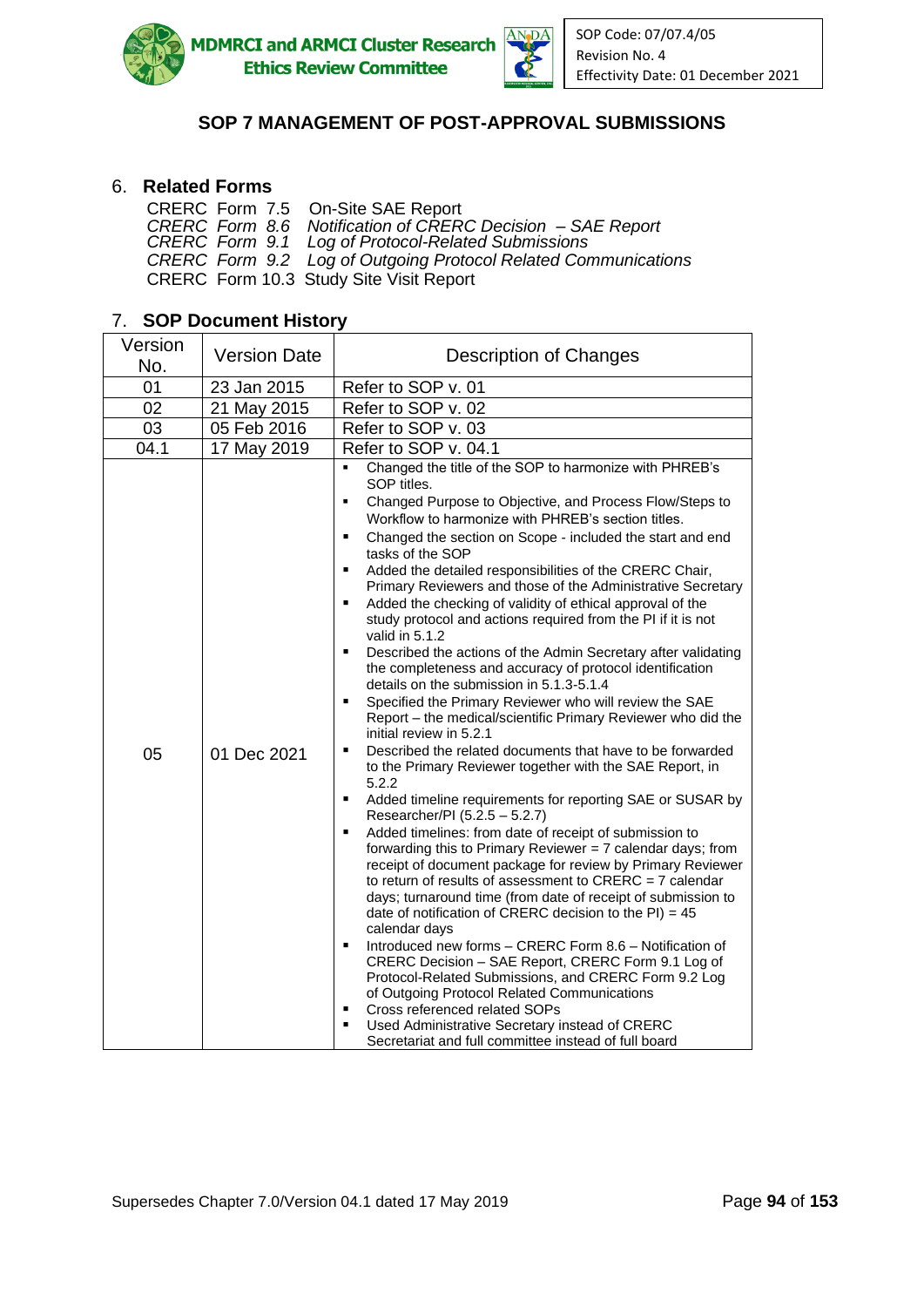

**MDMRCI and ARMCI Cluster Research Ethics Review Committee** 



# **SOP 7 MANAGEMENT OF POST-APPROVAL SUBMISSIONS**

# **SOP 7.5 REVIEW OF PROTOCOL VIOLATION/ DEVIATION REPORT**

#### 1. **Objective of the Activity**

To describe the procedure for the review of Protocol Violation/Deviation Reports related to study protocols approved by CRERC *to ensure that the safety and welfare of study participants are protected, and that the credibility and integrity of data are maintained.*

#### 2. **Scope**

This SOP applies to the review of Protocol Violation/Deviation Report (CRERC Form 7.6) submitted by the Researcher/Principal Investigator (PI) to the CRERC to comply with ICH GCP standards. *This SOP starts with the receipt of the Protocol Violation/Deviation Report and ends with the filing of the documents in the protocol file folder and the updating of the protocol file index.*

*A study protocol noncompliance is any deviation from, or changes of the approved protocol without agreement by the sponsor, and prior review and documented approval or favorable opinion from the Ethics Committee, except where necessary to eliminate an immediate hazard(s) to study participants, or when the changes involve only logistical or administrative aspects of the trial (e.g., change in monitor/s, change of telephone number/s) (ICH-GCP).* 

*Protocol violation (major non-compliance) is a persistent protocol noncompliance*  with potentially serious consequences that could put study participants' safety at *risk or critically affect integrity of data.*

*Protocol deviation (minor non-compliance) is a non-systematic protocol noncompliance with minor consequences, in terms of its effect on the study participant's/subject's rights, safety or welfare, or the integrity of study data; includes deviations that are administrative in nature*.

#### 3. **Responsibilities**

*The CRERC Administrative Secretary is responsible for: a) verifying that the submission uses the correct form and protocol identification details, and that CRERC Form 7.6 Protocol Violation/Deviation Report is completely filled up; b) stamping on CRERC Form 7.6 the date of receipt of the submission and recording the submission in the Log of Protocol-Related Submissions (CRERC Form 9.1); c) identifying the medical/scientific Primary Reviewer, and forwarding CRERC Form 7.6 Protocol Violation/Deviation Report and other relevant documents to him/her; d) following up the results of the review from the Primary Reviewer; e) communicating CRERC's review decision to the Researcher/PI within the specified timeline and recording it in the Log of Outgoing Protocol Related Communications (CRERC Form 9.2); and f) filing the document in the protocol file folder, and updating the protocol file index.* 

The Primary Reviewer is responsible for **a**) assessing the Protocol Violation/Deviation Report to determine significant change in the study risk-benefit ratio to study participants, and **b**) *returning the CRERC Form 7.6 Protocol Violation/Deviation Report with the results of the assessment to the CRERC Administrative Secretary within the specified timeline.*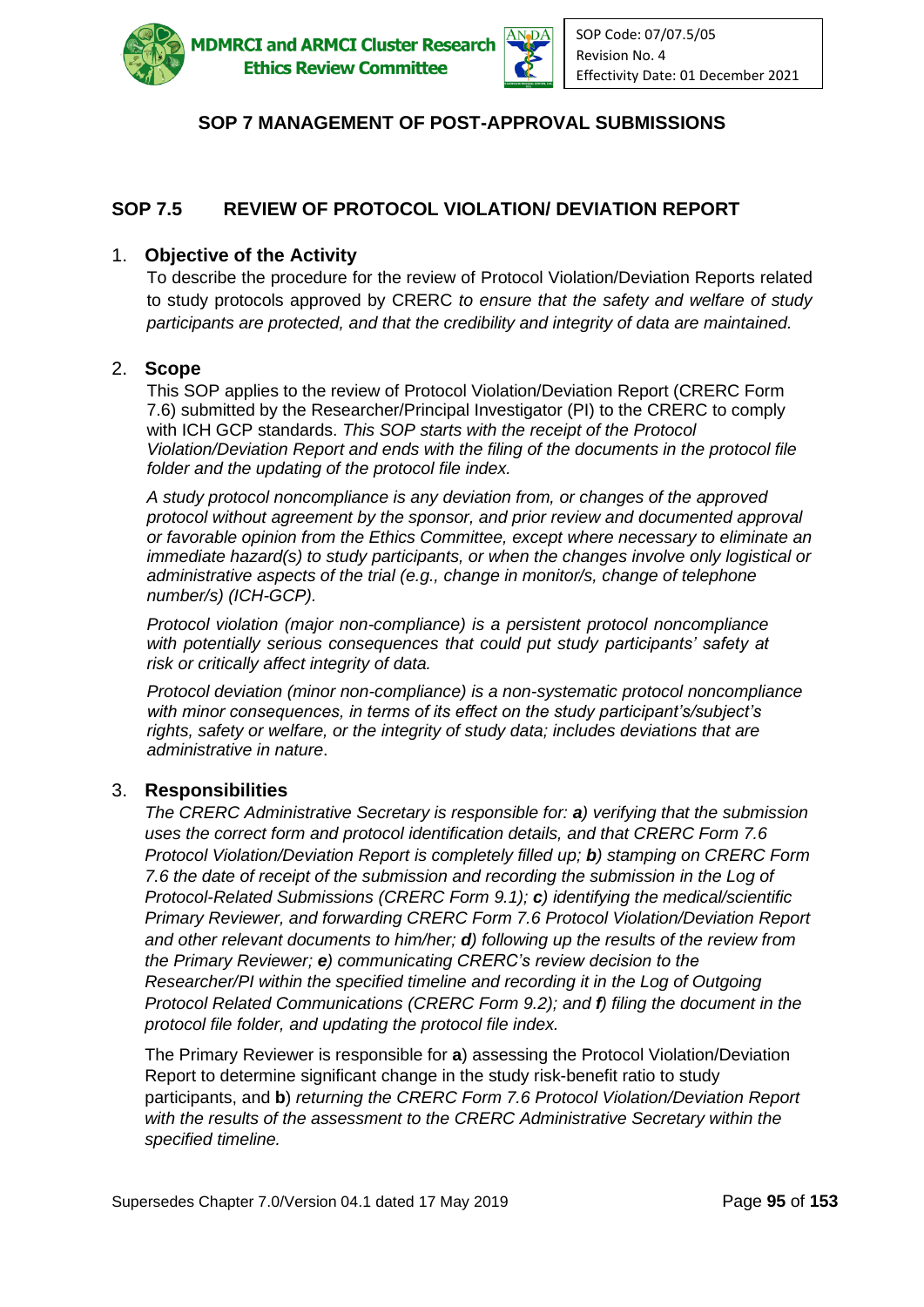



The CRERC Chair is responsible for **a**) designating Primary Reviewer if the one who did the initial review is not available, and **b**) *reviewing, signing and dating the to the communication Researcher/Principal Investigator (PI).*

#### 4. **Workflow**

| No. | Activity                                                                                                              | Person Responsible                          |
|-----|-----------------------------------------------------------------------------------------------------------------------|---------------------------------------------|
|     | Receive the Protocol Violation/Deviation Report                                                                       | <b>Administrative Secretary</b>             |
| 2   | Identify the Primary Reviewer and send the<br>Protocol Violation/Deviation Report and related<br>documents to him/her | Administrative<br>Secretary, CRERC<br>Chair |
| 3   | Review the Protocol Violation/Deviation Report                                                                        | <b>Primary Reviewer</b>                     |
| 4   | Include the Protocol Violation and Deviation<br>Reports in the agenda of forthcoming CRERC<br>meeting                 | <b>Administrative Secretary</b>             |
| 5   | Communicate the CRERC decision to the<br>Researcher/Principal Investigator (PI)                                       | Admin Secretary,<br><b>CRERC Chair</b>      |
| 6   | File the documents in the protocol file folder, and<br>update the protocol file index                                 | <b>Administrative Secretary</b>             |

#### 5. **Detailed Instructions**

- 5.1 Receive the Protocol Violation/Deviation Report
	- 5.1.1 Reports of Protocol Violation/Deviation may come directly from the Researcher/PI, or as result of study site monitoring by the Clinical Monitor/Sponsor or the CRERC Study Site Visit Team, or from related documents received by the CRERC.
	- 5.1.2 It is the responsibility of the Researcher/PI to determine whether the non-compliance is a protocol violation or protocol deviation to ensure proper reporting to the CRERC. If the PI is unsure whether the variance is a violation or a deviation s/he should seek advice from the sponsor to ensure that appropriate action is taken.
	- 5.1.3 *The investigator should document, and report to the CRERC any noncompliance from the approved protocol, whether minor or major, at the soonest possible time, within a month from the event.*
	- 5.1.4 Upon receipt of CRERC Form 7.6 Protocol Violation/Deviation Report, the Administrative Secretary checks the completeness of the document submitted, verifies if the CRERC Protocol No. is correct, and if the initial approval date, or the date of approval of the last continuing review is valid to determine whether the protocol's ethical approval is not expired.
	- 5.1.5 *If the ethical approval is already expired, the Researcher/PI is required to submit justification letter for the failure to hand over the Progress Report before the expiry date of the ethical approval, and submit the application for continuing review*. *The report should contain information on subjects recruited after the expiration of ethical approval.*
	- *5.1.6 If the submission is in order, and the ethical approval is current/valid, the Administrative Secretary stamps the document "Received", writes the date of receipt, and gives the duplicate copy of CRERC Form 7.6 Protocol Violation/Deviation Report to the Researcher/PI or his/her representative.*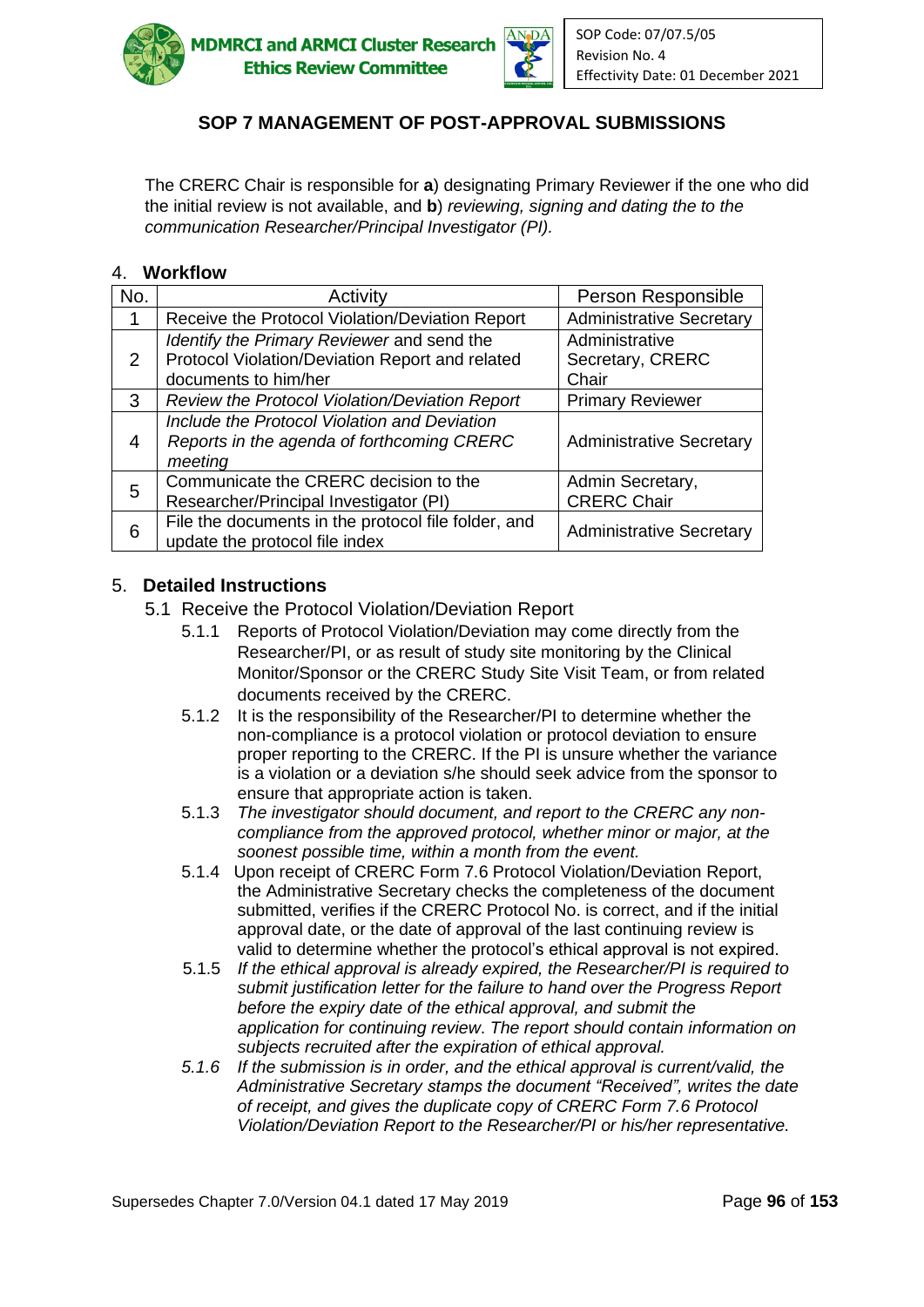

**MDMRCI and ARMCI Cluster Research Ethics Review Committee** 



# **SOP 7 MANAGEMENT OF POST-APPROVAL SUBMISSIONS**

- 5.1.7 The Administrative Secretary records the submission *in CRERC Form 9.1 Log of Protocol–Related Submissions*.
- *5.1.8 The Administrative Secretary informs the CRERC Chair and the Member Secretary of the submission.*
- 5.2 Identify the Primary Reviewer and send the send the Protocol Violation/Deviation Report and related documents to him/her
	- 5.2.1 *The Administrative Secretary identifies the medical/scientific Primary Reviewer who did the initial review.*
	- 5.2.2 *The Administrative Secretary prepares the following documents for forwarding to the Primary Reviewer: a) CRERC Form 7.6* Protocol Violation/Deviation *Report, b) latest version of the protocol summary and the ICFs, c) list of previously submitted Protocol Violation/Deviation Reports, and d) latest Study Site Visit Report (if any, CRERC Form 10.3) These will provide the Primary Reviewer with background information to facilitate the assessment of the Protocol Violation/Deviation Report.*
	- 5.2.3 If the Primary Reviewer is available to do the review, the Administrative Secretary sends the CRERC Form 7.6 Protocol Violation/Deviation Report and *relevant documents to him/her within seven (7) calendar days from the date of receipt of the Protocol Violation/Deviation Report.*
	- 5.2.4 If Primary Reviewer is not available to do the review, CRERC Chair or the Member-Secretary does the review provided s/he does not have COI. Otherwise, the Chair designates a qualified Member to do the review.
- 5.3 Review the Protocol Violation/Deviation Report
	- 5.3.1 Protocol Violation major non-compliance with the approved protocol that increases risk or decreases benefit to participants or significantly affects their rights, safety or welfare or the integrity of the data; also includes persistent protocol noncompliance with potentially serious consequences that could put patients' safety at risk or critically affect integrity of data, eg. incorrect treatment, non-compliance with inclusion/exclusion criteria.
	- 5.3.2 Protocol Deviation minor non-compliance with the approved protocol that does not increase risk or decrease benefit to participants or does not significantly affect their rights, safety or welfare or the integrity of data, eg. missed visit, non-submission of a food diary on time.
	- 5.3.3 Primary Reviewer assesses if the protocol violation/deviation impacts on the study participants' safety and welfare, or the integrity of the research data, and the completeness and appropriateness of the Researcher/PI's correction and corrective actions.
	- 5.3.4 Using the "For CRERC Use"-box of CRERC Form 7.6 Protocol Violation/Deviation Report, the Primary Reviewer *writes the results of his/her assessment in the space provided.*
	- 5.3.5 *After the assessment is completed the Primary Reviewer returns all the documents to the CRERC within (seven) 7 calendar days from the date of receipt of the document package.*
- 5.4 Include Protocol Violation and Deviation Reports in the agenda of forthcoming CRERC meeting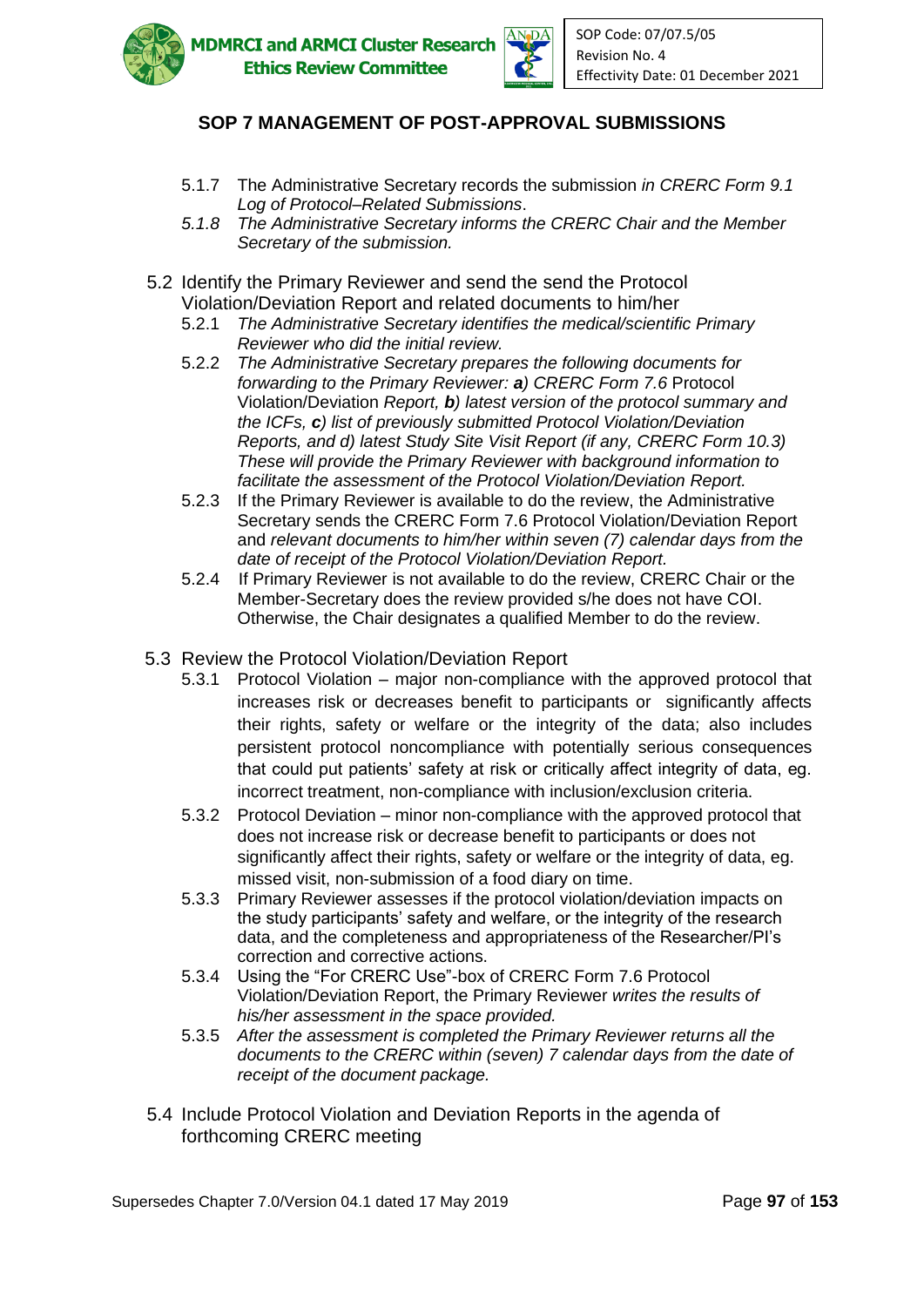



- 5.4.1 All Protocol Violation and Deviation (by the Research Team as differentiated from those by study participants) Reports are deliberated by CRERC *en banc. (*Refer to SOP 4.2 Full Committee Review and SOP 7.5 Review of Protocol Violation/Deviation Report).
- 5.4.2 The Administrative Secretary includes the Protocol Violation/Deviation Reports in the agenda of the forthcoming meeting. (Refer to SOP 6.1 Preparation for a CRERC Meeting).
- 5.4.3 During the review of the Protocol Violation/Deviation Report by the CRERC *en banc*, the medical/scientific Primary Reviewer presents the results of the assessment.
- 5.4.4 The CRERC members vote to arrive at a decision. Possible review decisions are:
	- i) Take note and continue monitoring
	- ii) Request for further information, specify
	- iii) Require correction and/or corrective actions from the Researcher/PI
	- iv) Suspend:
		- Enrollment of new research participants until further review of the CRERC
		- All trial-related procedures (except those intended for the safety and well-being of the participant) until further review by the CRERC
	- v) Terminate the study
	- vi) Conduct study site visit
- 5.4.5 Letter of appeal for reconsideration of CRERC review decision may be made. (Refer to SOP 5 - Management of Appeal of CRERC Decision based òn CIOMS 2016, Guidelĭnes 23)
- 5.5 Communicate the CRERC decision to the Researcher/Principal Investigator
	- 5.5.1 The Administrative Secretary prepares Notification of CRERC Decision Protocol Violation/Deviation Report (CRERC Form 8.7) based on the minutes of the meeting for review and signature of CRERC Chair, and sends it to the PI after recording the document in the Log of Outgoing Protocol Related Communications (CRERC Form 9.2) (Refer to SOP 8.2 – Communicating CRERC Decision)
	- 5.5.2 *Turnaround time for review of the Protocol/Deviation Report (from date of submission to date of notification of CRERC decision to the Researcher/PI) depends on the schedule of the full committee meeting but should not exceed forty-two (42) calendar days.*
- 5.6 File the documents in the protocol file folder and update the protocol file index
	- 5.6.1 The Administrative Secretary files CRERC Form 7.6 Protocol Violation/Deviation Report with relevant excerpt of the minutes of the meeting, duplicate copy of CRERC Form 8.7 Notification of CRERC Decision – Protocol Violation/Deviation Report and updates the protocol file index. (Refer to the SOP 9.1 Management of Active Study Protocol Files)

#### 6. **Related Forms**

| CRERC Form 7.6 Protocol Violation/Deviation Report                           |
|------------------------------------------------------------------------------|
| CRERC Form 8.7 Notification of CRERC Decision – Protocol Violation/Deviation |
| Report                                                                       |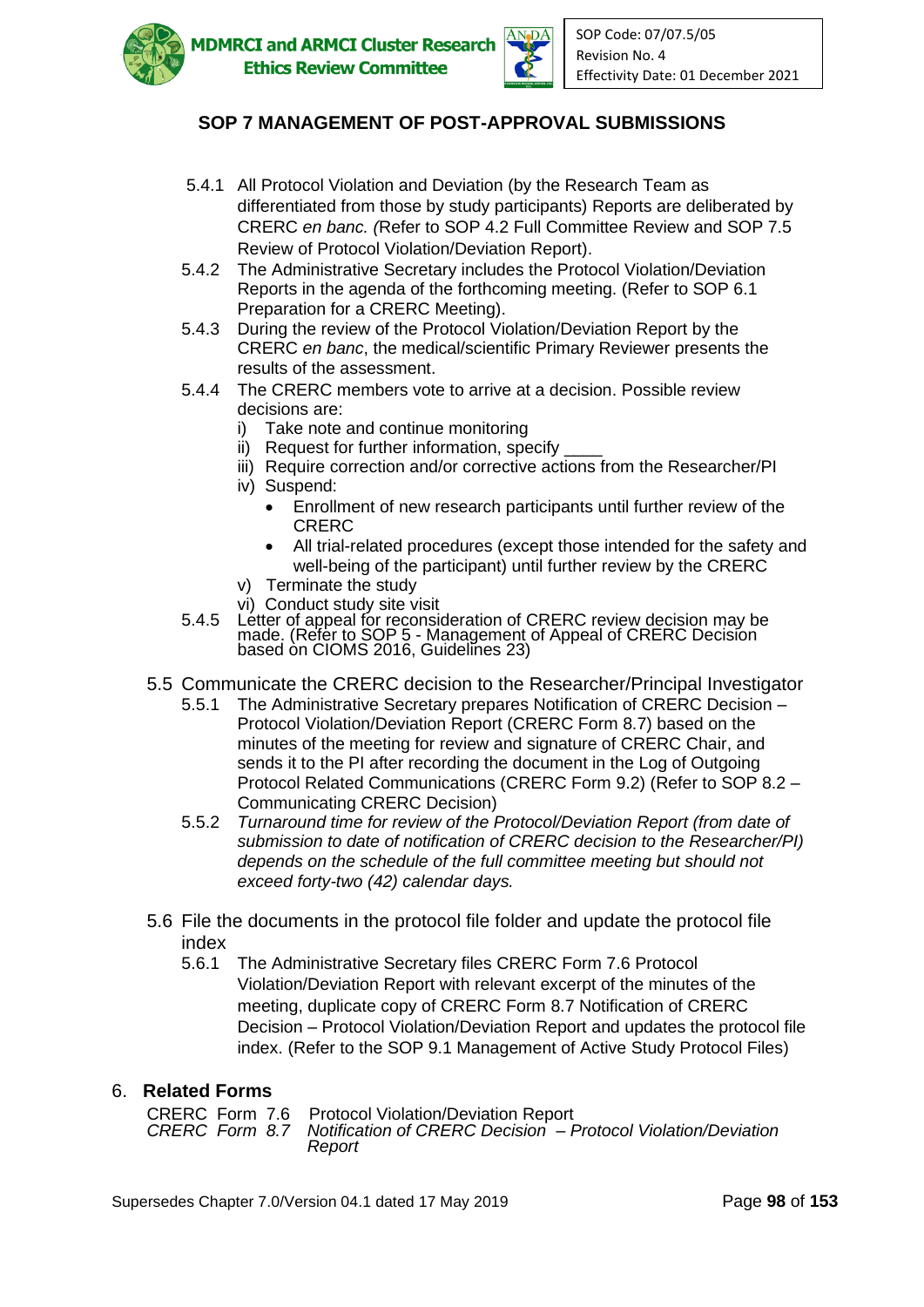



*CRERC Form 9.1 Log of Protocol-Related Submissions CRERC Form 9.2 Log of Outgoing Protocol Related Communications*

| Version<br>No. | <b>Version Date</b> | <b>Description of Changes</b>                                                                                                                                                                                                                                                                                                                                                                                                                                                                                                                                                                                                                                                                                                                                                                                                                                                                                                                                                                                                                                                                                                                                                                                                                                                                                                                                                                                                                                                                                                                                                                                                                                                                                                                                                                                                                                                                                                                                                                                                                        |
|----------------|---------------------|------------------------------------------------------------------------------------------------------------------------------------------------------------------------------------------------------------------------------------------------------------------------------------------------------------------------------------------------------------------------------------------------------------------------------------------------------------------------------------------------------------------------------------------------------------------------------------------------------------------------------------------------------------------------------------------------------------------------------------------------------------------------------------------------------------------------------------------------------------------------------------------------------------------------------------------------------------------------------------------------------------------------------------------------------------------------------------------------------------------------------------------------------------------------------------------------------------------------------------------------------------------------------------------------------------------------------------------------------------------------------------------------------------------------------------------------------------------------------------------------------------------------------------------------------------------------------------------------------------------------------------------------------------------------------------------------------------------------------------------------------------------------------------------------------------------------------------------------------------------------------------------------------------------------------------------------------------------------------------------------------------------------------------------------------|
| 01             | 23 Jan 2015         | Refer to SOP v. 01                                                                                                                                                                                                                                                                                                                                                                                                                                                                                                                                                                                                                                                                                                                                                                                                                                                                                                                                                                                                                                                                                                                                                                                                                                                                                                                                                                                                                                                                                                                                                                                                                                                                                                                                                                                                                                                                                                                                                                                                                                   |
| 02             | 21 May 2015         | Refer to SOP v. 02                                                                                                                                                                                                                                                                                                                                                                                                                                                                                                                                                                                                                                                                                                                                                                                                                                                                                                                                                                                                                                                                                                                                                                                                                                                                                                                                                                                                                                                                                                                                                                                                                                                                                                                                                                                                                                                                                                                                                                                                                                   |
| 03             | 05 Feb 2016         | Refer to SOP v. 03                                                                                                                                                                                                                                                                                                                                                                                                                                                                                                                                                                                                                                                                                                                                                                                                                                                                                                                                                                                                                                                                                                                                                                                                                                                                                                                                                                                                                                                                                                                                                                                                                                                                                                                                                                                                                                                                                                                                                                                                                                   |
| 04.1           | 17 May 2019         | Refer to SOP v. 04.1                                                                                                                                                                                                                                                                                                                                                                                                                                                                                                                                                                                                                                                                                                                                                                                                                                                                                                                                                                                                                                                                                                                                                                                                                                                                                                                                                                                                                                                                                                                                                                                                                                                                                                                                                                                                                                                                                                                                                                                                                                 |
| 05             | 01 Dec 2021         | Changed the title of the SOP to harmonize with PHREB's<br>SOP titles.<br>Changed Purpose to Objective, and Process Flow/Steps to<br>$\blacksquare$<br>Workflow to harmonize with PHREB's section titles.<br>٠<br>Changed the section on Scope - included the start and end<br>tasks of the SOP<br>$\blacksquare$<br>Added the detailed responsibilities of the CRERC Chair,<br>Primary Reviewers and those of the Administrative Secretary<br>Added timeline for the required reporting of non-compliance<br>from the approved protocol in 5.1.3<br>Added the checking of validity of ethical approval of the<br>$\blacksquare$<br>study protocol and actions required from the PI if it is not<br>valid in 5.1.5<br>$\blacksquare$<br>Described the actions of the Admin Secretary after validating<br>the completeness and accuracy of protocol identification<br>details on the submission in 5.1.6-5.1.7<br>Specified the Primary Reviewer who will review the Protocol<br>$\blacksquare$<br>Violation/Deviation Report - the medical/scientific Primary<br>Reviewer who did the initial review in 5.2.1<br>Described the related documents that have to be forwarded<br>$\blacksquare$<br>to the Primary Reviewer together with the Protocol<br>Violation/Deviation Report, in 5.2.2<br>Added timelines: from date of receipt of submission to<br>٠<br>forwarding this to Primary Reviewers = 7 calendar days in<br>5.2.3; from receipt of document package for review by<br>Primary Reviewer to return of results of assessment to<br>$CRERC = 7$ calendar days; turnaround time = 42 days<br>Introduced new forms - CRERC Form 4.1 Request for<br>٠<br>Review, CRERC Form 8.7 - Notification of CRERC<br>Decision - Protocol Violation/Deviation Report, CRERC<br>Form 9.1 Log of Protocol-Related Submissions, and<br>CRERC Form 9.2 Log of Outgoing Protocol Related<br>Communications<br>Cross referenced related SOPs<br>٠<br>Used Administrative Secretary instead of CRERC<br>٠<br>Secretariat and full committee instead of full board |

#### 7. **SOP Document History**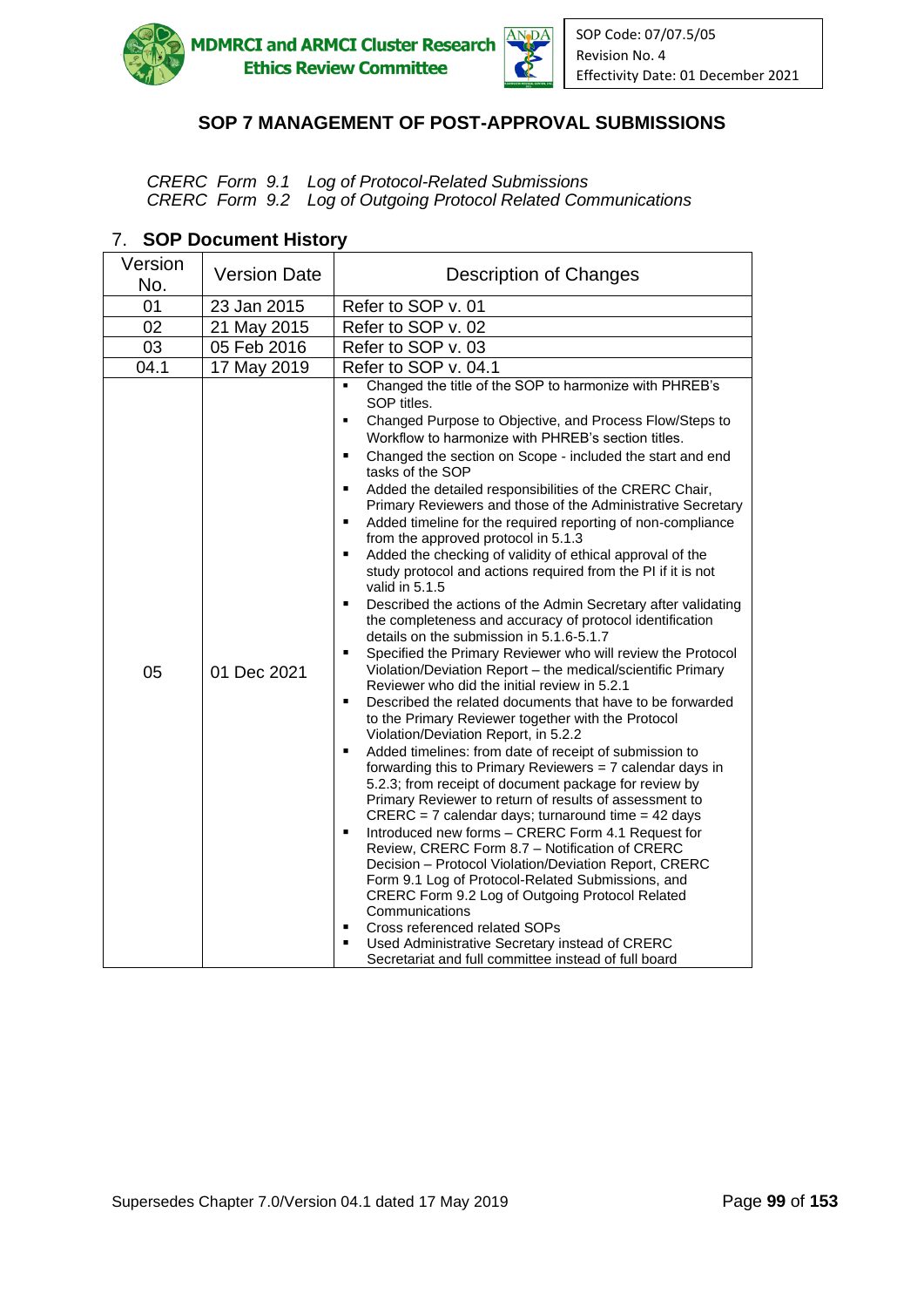

**ADMRCI and ARMCI Cluster Research Ethics Review Committee** 



# **SOP 7 MANAGEMENT OF POST-APPROVAL SUBMISSIONS**

# **SOP 7.6 EARLY TERMINATION OF THE STUDY REPORT**

#### 1. **Objective of the Activity**

To describe the procedure for the review of Early Termination of the Study Report of study protocols approved by CRERC *to ensure that the safety and welfare of enrolled study participants are taken into consideration*.

#### 2. **Scope**

This procedure describes how the CRERC proceeds to manage the premature or early termination of a protocol when subject enrollment is discontinued before the scheduled end of the study. The CRERC reviews such reports to determine appropriate action to protect the safety and welfare of study participants in an approved study. This SOP starts with the receipt of the Early Termination of Study Report and ends with the filing of the document in the protocol file folder and the updating of the protocol file index.

A report for early study termination is submitted when a study approved by the CRERC is being recommended for termination before its scheduled completion. This is done when the safety of the study participant is doubtful or at risk and also upon the request of the PI or the sponsor, the Data Safety Monitoring Board (DSMB), the CRERC itself or other authorized bodies owing to the existence of unresolvable valid issues/concerns.

This application when approved by the CRERC becomes the basis for the initiation of the archiving procedure of the protocol file.

#### 3. **Responsibilities**

*The CRERC Administrative Secretary is responsible for: a) verifying that the submission uses the correct form and protocol identification details, and that CRERC Form 7.7 Early Termination of Study Report is completely filled up; b) stamping the date of receipt of the submission, and recording the submission in the Log of Protocol-Related Submissions (CRERC Form 9.1); c) identifying the medical/scientific Primary Reviewer, and forwarding CRERC Form 7.7 Early Termination of Study Report, and other relevant documents to him/her; d) following up the results of the review from the Primary Reviewer, e) communicating CRERC's review decision to the Researcher/PI within the specified timeline and recording it in the Log of Outgoing Protocol Related Communications (CRERC Form 9.2); and f) filing the document in the protocol file folder, and updating the protocol file index.* 

The Primary Reviewer is responsible for **a**) assessing the Early Termination of Study Report to determine significant change in the study risk-benefit ratio to study participants, and **b**) *returning the CRERC Form 7.7 Early Termination of Study Report with the results of the assessment to the CRERC Administrative Secretary within the specified timeline.*

The CRERC Chair is responsible for **a**) designating Primary Reviewer if the one who did the initial review is not available, and **b**) *reviewing, signing, and dating the communication to the Researcher/Principal Investigator (PI).*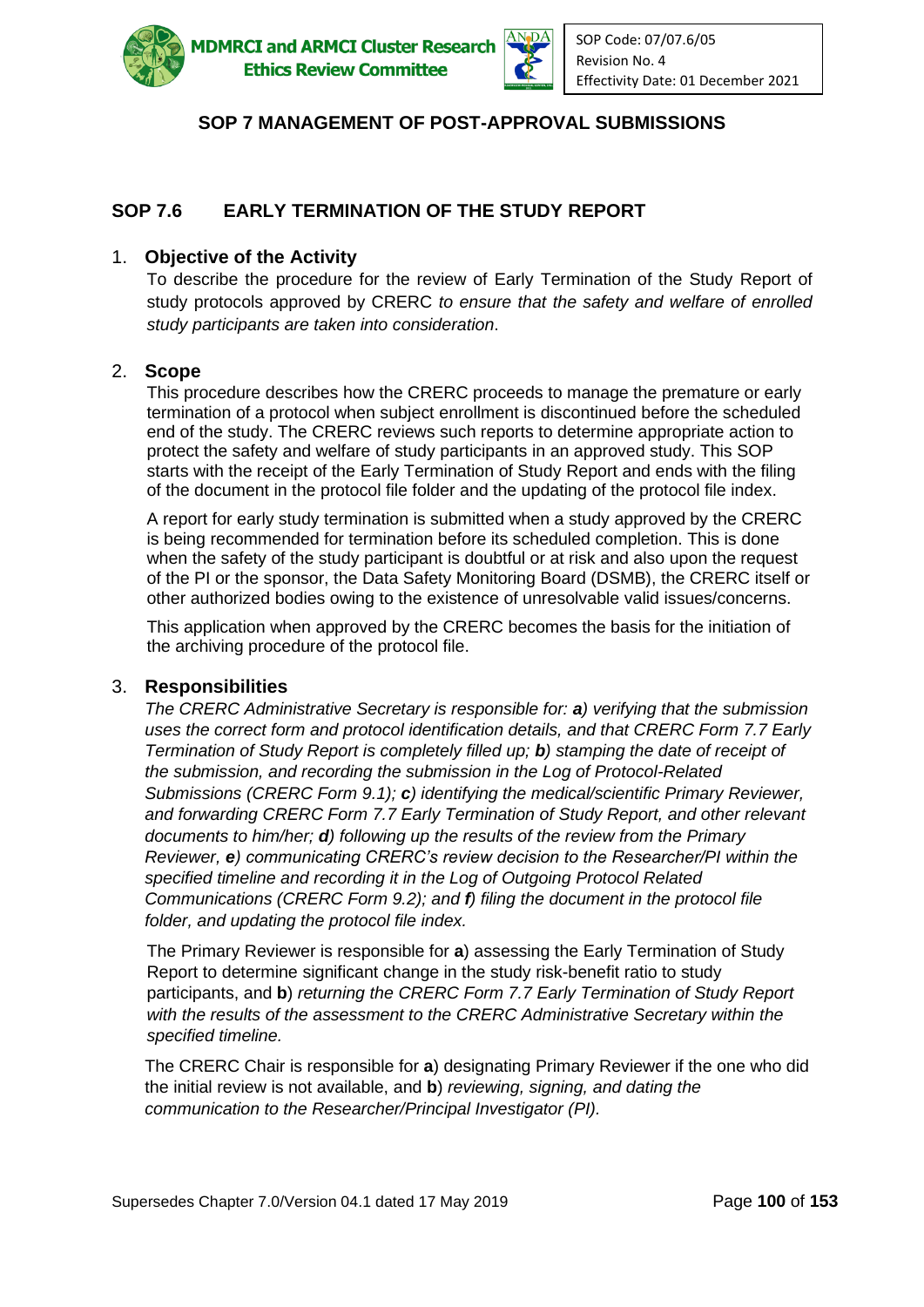



### 4. **Workflow**

| No.            | Activity                                                                                                            | Person Responsible                             |
|----------------|---------------------------------------------------------------------------------------------------------------------|------------------------------------------------|
| 1              | Receive the Early Termination of Study Report                                                                       | <b>Administrative Secretary</b>                |
| 2              | Identify the Primary Reviewer and send the Early<br>Termination of Study Report and related<br>documents to him/her | <b>Administrative Secretary</b>                |
| 3              | Review the Early Termination of Study Report                                                                        | <b>Primary Reviewer</b>                        |
| $\overline{4}$ | Include the Early Termination of Study Report in<br>the agenda of forthcoming meeting                               | <b>Administrative Secretary</b>                |
| 5              | Communicate the CRERC decision to the<br>Researcher/Principal Investigator (PI)                                     | Admin Secretary,<br>Member-Secretary,<br>Chair |
| 6              | File the documents in the protocol file folder, and<br>update the protocol file index                               | <b>Administrative Secretary</b>                |

### 5. **Detailed Instructions**

- 5.1 Receive the Early Termination of Study Report
	- 5.1.1 Upon receipt of CRERC Form 7.7 Early Termination of Study Report, the Administrative Secretary checks the completeness of the document submitted, verifies if the CRERC Protocol No. is correct, *and if the initial approval date, or the date of approval of the last continuing review is valid to determine whether the protocol's ethical approval is not expired*.
	- 5.1.2 *If the ethical approval is already expired, the Researcher/PI is required to submit justification letter for the failure to timely hand in the Progress Report and submit the application for continuing review*. *The report should contain information on subjects recruited after the expiration of ethical approval.*
	- *5.1.3 If the submission is in order, and the ethical approval is current/valid, the Administrative Secretary stamps the document "Received", writes the date of receipt, and gives the duplicate copy of CRERC Form 7.7 Early Termination of Study Report to the Researcher/PI or his/her representative.*
	- 5.1.4 The Administrative Secretary records the submission *in CRERC Form 9.1 Log of Protocol–Related Submissions*.
	- 5.1.5 *The Administrative Secretary informs the CRERC Chair and the Member Secretary of the submission.*
- 5.2 Identify the Primary Reviewer and send Early Termination of Study Report and related documents to him/her
	- 5.2.1 *The Administrative Secretary identifies the medical/scientific Primary Reviewer who did the initial review.*
	- 5.2.2 *The Administrative Secretary prepares the following documents for forwarding to the Primary Reviewer: a) CRERC Form 7.7 Early Termination of Study Report, b) latest version of the protocol summary and the ICFs, and other documents deemed relevant by the PI to support or clarify information indicated in the application. These will provide the Primary Reviewer with background information to facilitate the assessment of the Early Termination of Study Report, and the plan of care of study participants still enrolled.*
	- 5.2.3 If the Primary Reviewer is available to do the review, the Administrative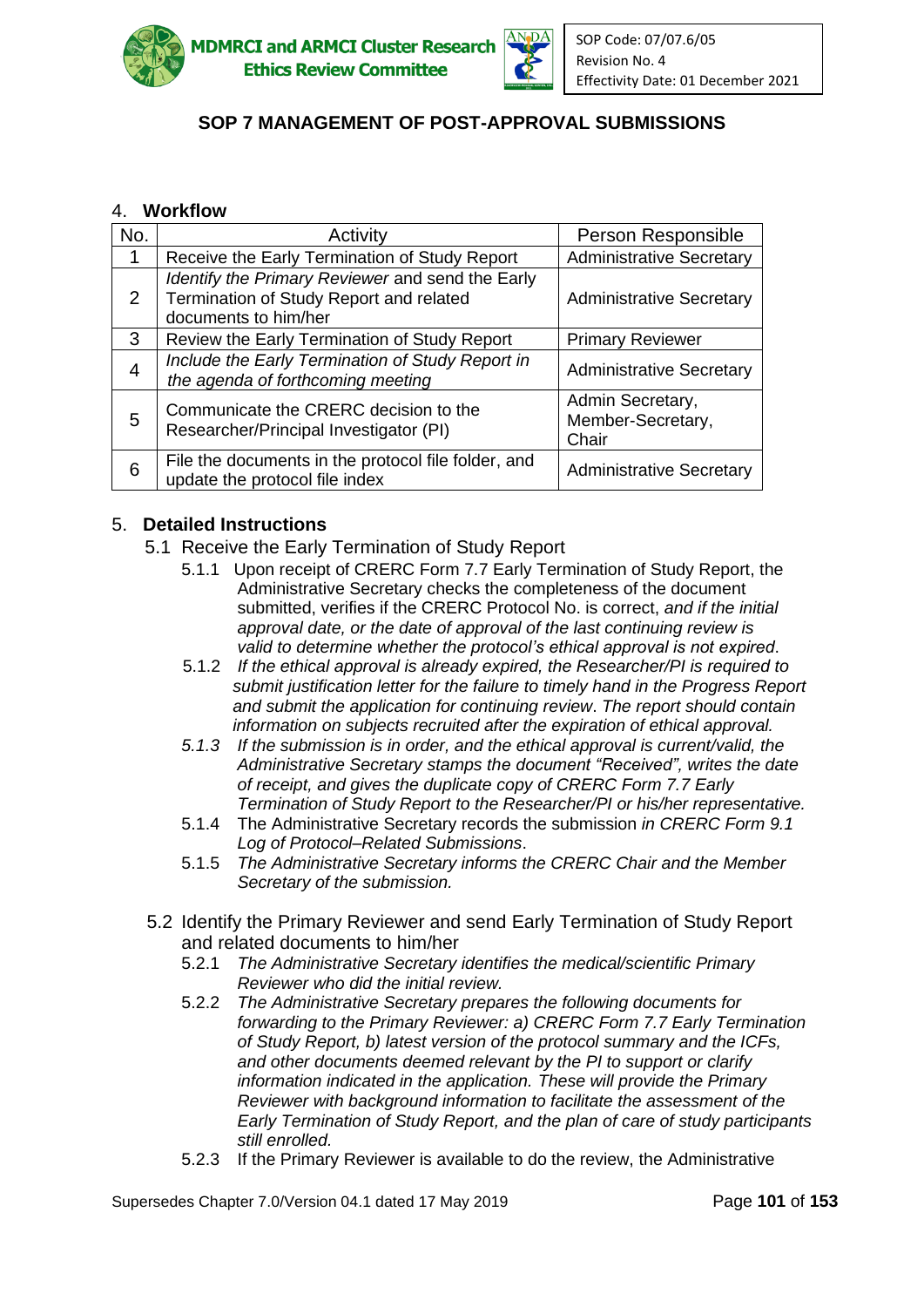

Secretary sends the CRERC Form 7.7 Early Termination of Study Report and *relevant documents to him/her within seven (7) calendar days from the date of receipt of the Early Termination of Study Report.*

- 5.2.4 If Primary Reviewer is not available to do the review, CRERC Chair or the Member-Secretary does the review provided s/he does not have COI. Otherwise the Chair designates a qualified Member to do the review.
- 5.3 Review the Early Termination of Study Report
	- 5.3.1 Primary Reviewer assesses how the premature termination of the study impacts on the study participants' safety and welfare, and the plan to follow up the participants who are still enrolled in the study.
	- 5.3.2 The application for early termination of the study should contain a plan to follow up and care for the participants who are still enrolled in the study. The Researcher/PI may be requested to provide additional information or documents, or implement actions to ensure the safety and welfare of study participants.
	- 5.3.3 Using the "For CRERC Use"-box of CRERC Form 7.7 Early Termination of Study Report, the Reviewer *writes the results of their assessment in the space provided.*
	- 5.3.4 *After the assessment is completed the Primary Reviewer returns all the documents including the completed assessment form/s to the CRERC within (seven) 7 calendar days from the date of receipt of the document package.*
- 5.4 Include Early Termination of Study Report in the agenda of forthcoming meeting
	- 5.4.1 All Early Termination of Study Reports are deliberated by CRERC *en banc.*  (Refer to SOP 4.2 Full Committee Review).
	- 5.4.2 The Administrative Secretary includes the Early Termination of Study Reports in the meeting agenda of the forthcoming meeting. (Refer to SOP 6.1 Preparation for a CRERC Meeting).
	- 5.4.3 During the review of the Early Termination of Study Report by the CRERC *en banc*, the medical/scientific Primary Reviewer presents the results of the assessment.
	- 5.4.4 *The CRERC verifies on the status of the current participants being enrolled and might be affected, reason for termination, and deliberates on the implications of the report on the rights, safety, and welfare of the study participants, including adapting specific provisions for continued protection and dissemination of specific information to the study participants*
	- 5.4.5 The CRERC members vote to arrive at a decision. Possible review decisions are:
		- i) Approval
		- ii) Request for further information, specify
		- iii) Require action from the Researcher/PI, specify \_\_\_\_
- 5.5 Communicate the CRERC decision to the Researcher/Principal Investigator
	- 5.5.1 The Administrative Secretary prepares Notification of CRERC Decision Early Termination of Study Report (CRERC Form 8.9) based on the minutes of the meeting for review and signature of CRERC Chair, and sends it to the Researcher/PI after recording the document in the Log of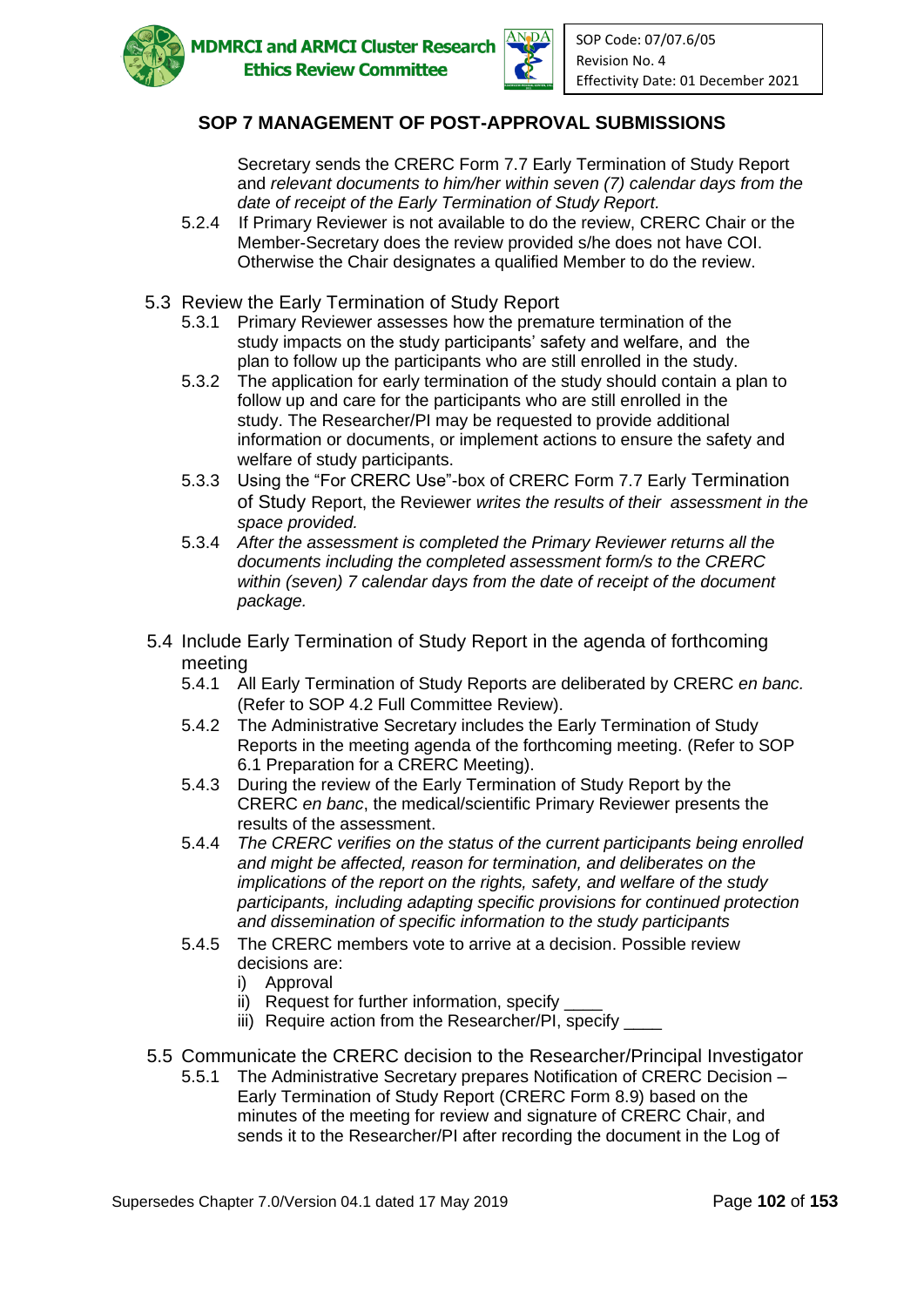



Outgoing Protocol Related Communications (CRERC Form 9.2) (Refer to SOP 8.2 – Communicating CRERC Decision)

- 5.5.2 *Turnaround time for review of the Early Termination of Study Report (from date of submission to date of notification of CRERC decision to the Researcher/PI) depends on the schedule of the full committee meeting but should not exceed forty-two (42) calendar days.*
- 5.6 File the documents in the protocol file folder and update the protocol file index
	- 5.6.1 The Administrative Secretary files CRERC Form 7.7 Early Termination of Study Report with relevant excerpt of the minutes of the meeting, duplicate copy of CRERC Form 8.9 Notification of CRERC Decision – Early Termination of Study Report and updates the protocol file index. (Refer to the SOP 9.1 Management of Active Study Protocol Files)
	- 5.6.2 Upon approval of the application for early termination of the study, the study protocol is classified as inactive, the Protocol Code No. is updated, and the protocol file folder re-labelled and transferred to storage cabinet for inactive files.
	- 5.6.3 The Administrative Secretary enters relevant study protocol data into the protocol database to signify the end of study. (Refer to SOP 9.2 Archiving of Inactive Files)

#### 6. **Related Forms**

| CRERC Form 7.7 Early Termination of Study Report                                     |
|--------------------------------------------------------------------------------------|
| CRERC Form 8.9 Notification of CRERC Decision – Early Termination of Study<br>Report |
| CRERC Form 9.1 Log of Protocol-Related Submissions                                   |
| CRERC Form 9.2 Log of Outgoing Protocol Related Communications                       |

### 7. **SOP Document History**

| Version<br>No. | <b>Version Date</b> | Description of Changes                                                                                                                                                                                                                                                                                                                                                                                                                                                                                                                                                                                                                                                                                                                                                                                            |
|----------------|---------------------|-------------------------------------------------------------------------------------------------------------------------------------------------------------------------------------------------------------------------------------------------------------------------------------------------------------------------------------------------------------------------------------------------------------------------------------------------------------------------------------------------------------------------------------------------------------------------------------------------------------------------------------------------------------------------------------------------------------------------------------------------------------------------------------------------------------------|
| 01             | 23 Jan 2015         | Refer to SOP v. 01                                                                                                                                                                                                                                                                                                                                                                                                                                                                                                                                                                                                                                                                                                                                                                                                |
| 02             | 21 May 2015         | Refer to SOP v. 02                                                                                                                                                                                                                                                                                                                                                                                                                                                                                                                                                                                                                                                                                                                                                                                                |
| 03             | 05 Feb 2016         | Refer to SOP v. 03                                                                                                                                                                                                                                                                                                                                                                                                                                                                                                                                                                                                                                                                                                                                                                                                |
| 04.1           | 17 May 2019         | Refer to SOP v. 04.1                                                                                                                                                                                                                                                                                                                                                                                                                                                                                                                                                                                                                                                                                                                                                                                              |
| 05             | 01 Dec 2021         | Changed the title of the SOP from Review of Early<br><b>Termination Report</b><br>Changed Purpose to Objective, and Process Flow/Steps to<br>٠<br>Workflow to harmonize with PHREB's section titles.<br>Changed the section on Scope - included the start and end<br>٠<br>tasks of the SOP<br>Added the detailed responsibilities of the CRERC Chair,<br>Primary Reviewers, and those of the Administrative<br>Secretary<br>Added the checking of validity of ethical approval of the<br>study protocol and actions required from the PI if it is not<br>valid in 5.1.2<br>Described the actions of the Admin Secretary after validating<br>٠<br>the completeness and accuracy of protocol identification<br>details on the submission in 5.1.3-5.1.4<br>Specified the Primary Reviewer who will review the Early |